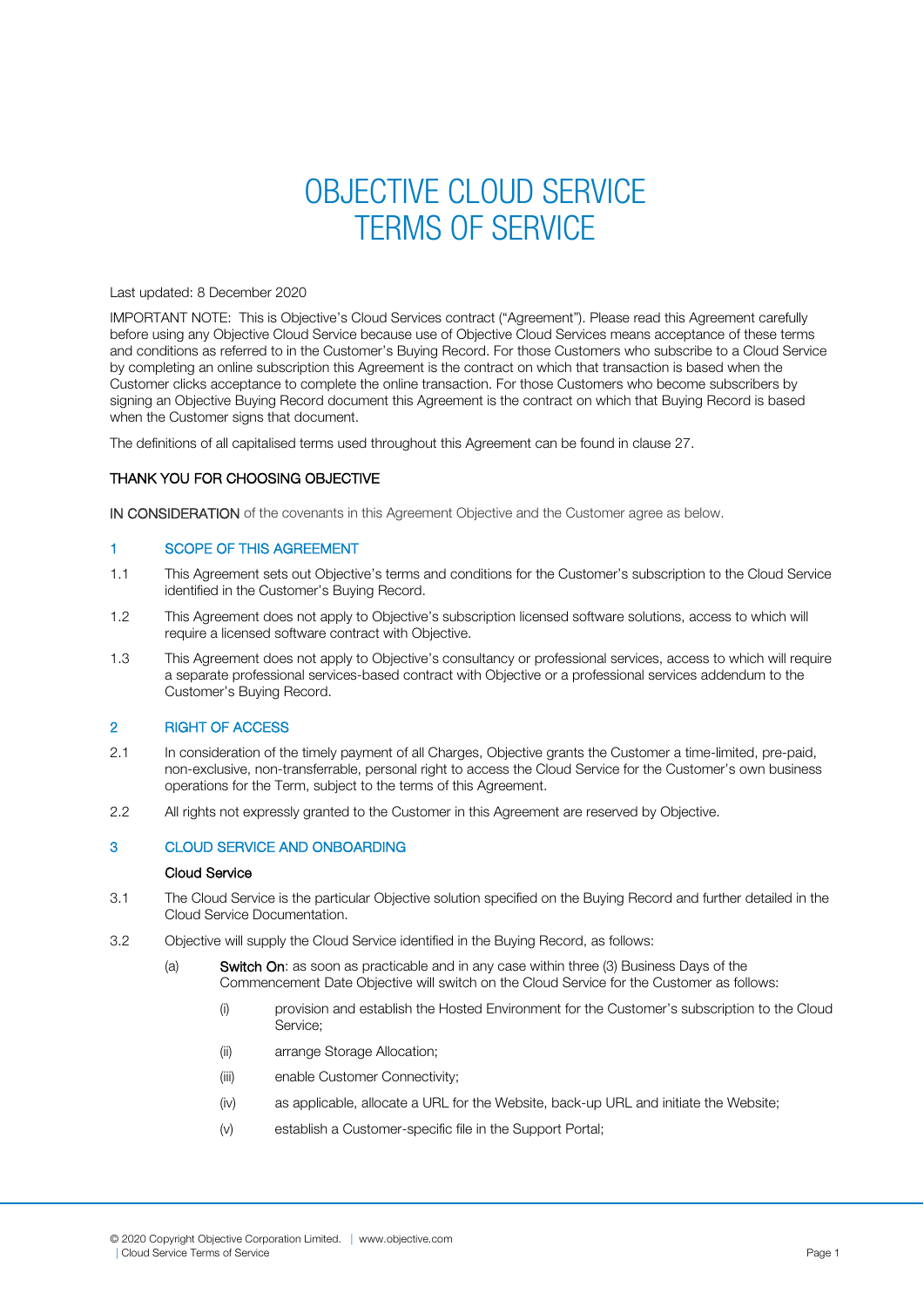- (vi) issue passwords to the Customer for Support Contacts and authorise their access to the Support Portal; and
- (vii) as applicable, issue a password and/or verification code and/or site key to the Customer for administrator authorised access to the provisioned environments.
- (b) Software and Hosting: Following switch on, Objective will commence supply of the Application and the Hosting Services components of the Cloud Service throughout the Term:
	- (i) provide access to the Application in the Hosted Environment for the Customer's subscription to the Cloud Service;
	- (ii) provide access to the Cloud Service Documentation;
	- (iii) ensure the continued location of the Hosted Environment within Australia, or other location as agreed in the Buying Record;
	- (iv) undertake development and roll out of New Releases at Objective's election; and
	- (v) perform technical activities included in any Cloud Service-specific terms.
- (c) Support: Contemporaneous with the supply of the Application and Hosting Service, Objective will supply the Support Service as detailed in the Cloud Service Support Handbook including:
	- (i) online, email and telephone help desk support in the English language to the Customer's Support Contacts;
	- (ii) use reasonable endeavours to achieve the Availability Target;
	- (iii) perform Backup, Monitoring, Maintenance (Scheduled) and Maintenance (Emergency);
	- (iv) arrange access to Availability report as set out in clause 13.6;
	- (v) monthly online meetings throughout the Term with the Customer's allocated technical stakeholders to assess the Customer's Availability and Support Service experience; and
	- (vi) quarterly online meetings (unless otherwise agreed to be in person) throughout the Term with the Customer's account stakeholders to assess the Customer's experience accessing the Cloud Service.
- (d) Exit: When this Agreement comes to an end, however that comes about, Objective will supply the Exit Service as follows:
	- (i) as applicable, decommission the Website(s) or cease web access for the Customer within five (5) Business Days following the termination date;
	- (ii) as applicable, maintain a copy of Customer Data in the Hosted Environment for the Customer Data Retention Period strictly for the purpose of it being accessible to the Customer upon reasonable request in the event the Customer's own extraction is unsuccessful; and
	- (iii) as applicable, delete the Customer Data from the Hosted Environment at the end of that Customer Data Retention Period.

#### Onboarding Project and Subsequent Professional Services

- 3.3 If the Cloud Service requires Objective's professional services division to perform an Onboarding Project to optimise the Customer's Cloud Service experience this will be recorded as an addendum to the Customer's Buying Record or the Customer may engage Objective under a separate contract.
- 3.4 During the Term of the Cloud Service the Customer may wish to engage Objective's professional services to perform other consulting or project engagements. In each case a separate services contract will be required.

## 4 CLOUD SERVICE PERIOD

- 4.1 The Cloud Service starts on the Commencement Date and continues for the Term (i.e., the Initial Term plus any Extended Term(s)), subject to earlier termination in accordance with this Agreement.
- 4.2 The Initial Term will automatically extend for one (1) year periods (i.e. Extended Term(s)) unless either the Customer or Objective cancels an automatic extension within time as set out in clauses 4.3 and 4.4 respectively.
- 4.3 The Customer can prevent an Extended Term from coming into effect by giving written notice to Objective of the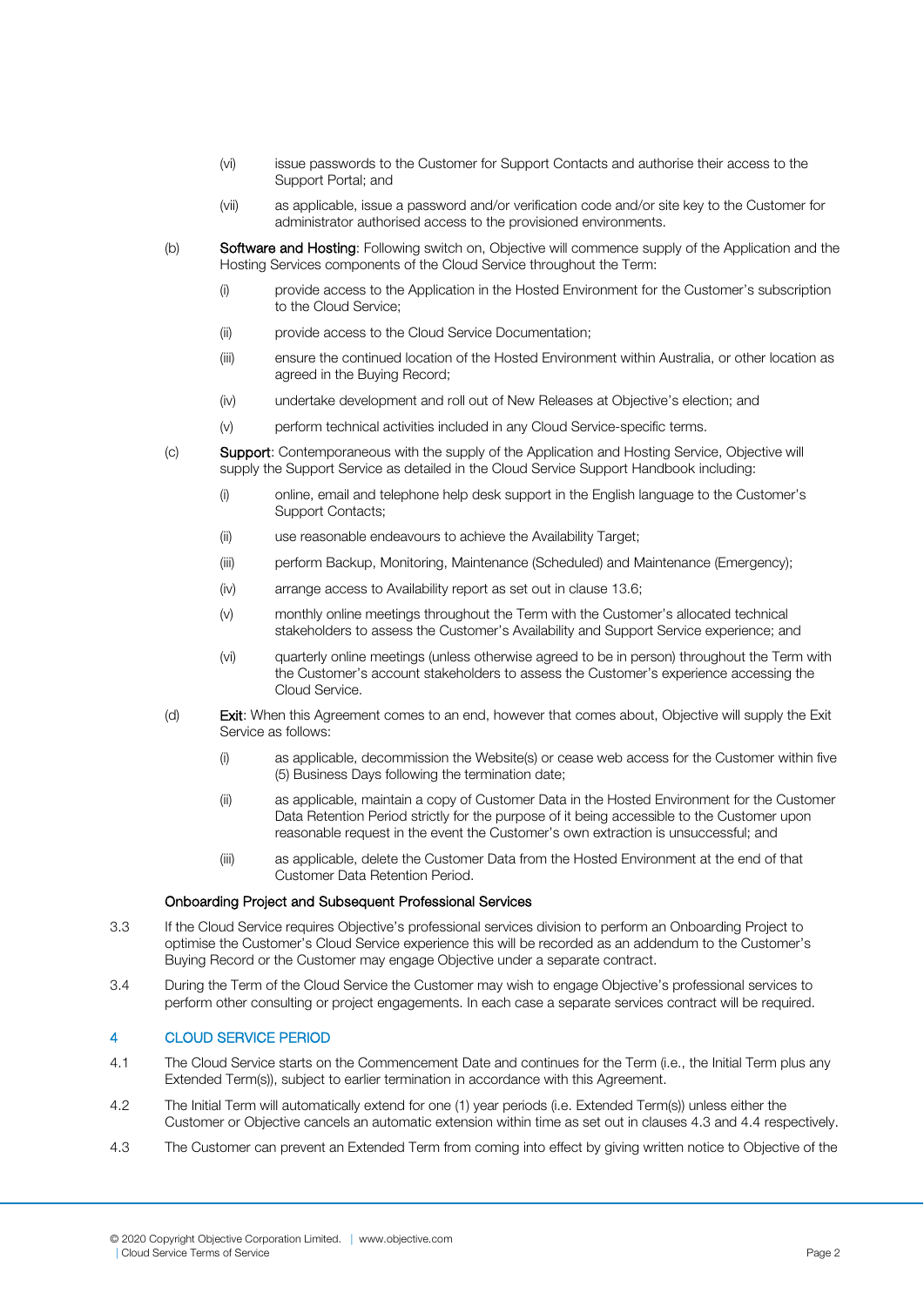election to cancel in accordance with clause 26.13 to be received at Objective at least thirty (30) days before the end of the then-current Cloud Service subscription period (i.e. Initial Term or Extended Term as the case may be).

- 4.4 Objective can prevent an Extended Term from coming into effect by giving the Customer at least six (6) months' prior notice of the election to cancel to be delivered to the Customer's representative in writing of the election to .<br>cancel.
- 4.5 If either Party does not elect to stop an Extended Term within time then the Extended Term automatically comes into effect pursuant to clause 4.2 and the Customer must pay to Objective the annual-in-advance Charges for the Extended Term in accordance with this Agreement and the Buying Record and Objective must supply the Cloud Service for that period.
- 4.6 Stopping an Extended Term means the Customer will continue to be able to use the Cloud Service for the remainder of the then-current Cloud Service subscription period but thereafter all right to use will cease. To be clear, Objective does not refund fees for early cancellation.

# 5 CLOUD SERVICE PARAMETERS

- 5.1 The Cloud Service is supplied on a subscription or time-limited basis. The subscription is based upon the Cloud Service Parameters at the Commencement Date. The Cloud Service is not supplied on a consumption basis based on Customer usage. The Cloud Service Parameters (by way of example, User Volume may be a parameter) operate as both a floor and a limit for the Cloud Service for at least the Initial Term. If at any time during the Cloud Service subscription period the Customer does not use the Cloud Service up to the Cloud Service Parameters set out in the Buying Record that does not oblige Objective to reduce its Charges.
- 5.2 At any time during the Cloud Service subscription period the Customer may request Objective to increase any or all of Cloud Service Parameters and this change, if agreed by Objective, will be documented as a change to the Buying Record.
- 5.3 Charges for increases to Cloud Service Parameters will be at Objective's then-current pricing for the Cloud Service unless otherwise agreed in the Buying Record.
- 5.4 At any time during the Cloud Service subscription period the Customer may request Objective to reduce the Customer's Cloud Service Parameters effective from the start of the next Extended Term period by seeking a documented change or variation from Objective through the Customer's allocated Objective Account Manager.
- 5.5 Objective reserves a right to conduct an audit of usage against Cloud Service Parameters at least once per annum during the Term and the Customer will cooperate reasonably with such audit.
- 5.6 The Customer acknowledges that excess usage beyond the paid Cloud Service Parameters ceiling. or other increases of any Cloud Service Parameters of the Cloud Service, is automatic acceptance of an obligation to pay Charges for the excess for the period starting when the excess began to the end of the then-current Cloud Service subscription period.

## 6 SUPPORT SERVICE

- 6.1 Objective will provide the Support Service detailed in the Buying Record.
- 6.2 The period for supply of the Support Service is the same as the Cloud Service subscription period.
- 6.3 The Charges for the subscription to the Cloud Service covers the supply of the Support Service unless otherwise provided in the Buying Record.
- 6.4 The Support Service for the Cloud Service will be as set out in the Buying Record and the Support Handbook is incorporated into and form(s) part of this Agreement.

# 7 ACCEPTABLE USE

- 7.1 The Customer may only use the Cloud Service for its internal business purposes and within the Cloud Service Parameters set out in the Buying Record.
- 7.2 The Customer agrees it will be solely responsible for connectivity and access to the Cloud Service, that is, access to the Hosted Environment, use of the Application and Cloud Service Documentation by all Users and for all Customer Data generated or filed within the Application and Support Portal.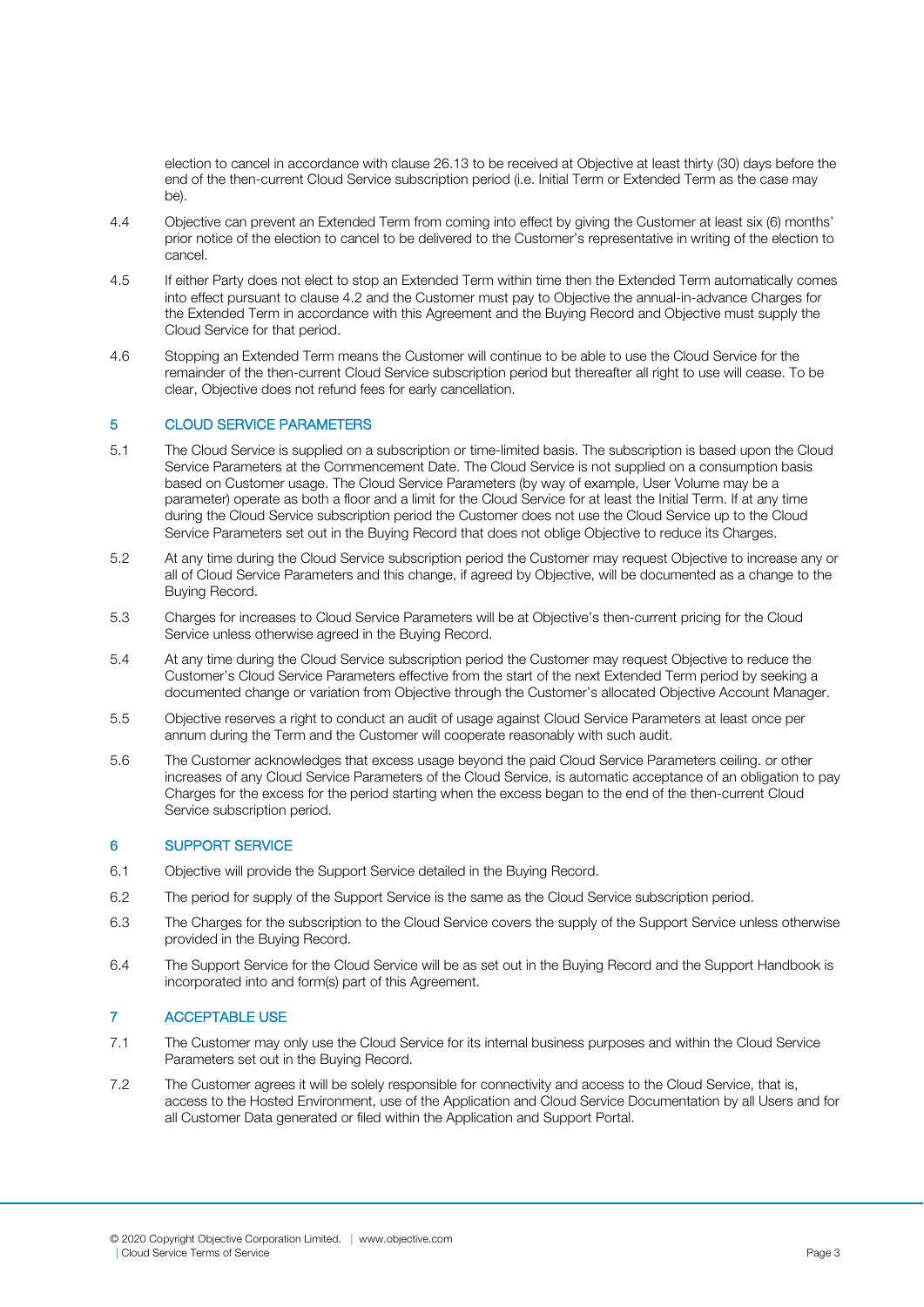- 7.2 The Customer will only use the Cloud Service in compliance with, and only as permitted by, applicable Law. If the Customer's use of the Cloud Service requires it to comply with industry-specific regulations, the Customer will be solely responsible for such compliance and agrees not to use the Cloud Service in a way that would subject Objective to any industry-specific regulations without obtaining Objective's prior written agreement.
- 7.3 The Customer will:
	- (a) ensure that its technical environment within which Support Contacts and other Users will be utilising the Application is compliant with the Cloud Service Documentation;
	- (b) ensure Customer Data is uploaded in the correct format in compliance with the Cloud Service Documentation;
	- (c) ensure the suitability, accuracy and legality of Customer Data;
	- (d) ensure the disclosure of personal identification information as Customer Data or otherwise, and the collection by Objective of same, is permitted under privacy and data processing legislation;
	- (e) be responsible for all network and communications links from its premises to the authorised access point to the Hosted Environment;
	- (f) scan Customer Data for Viruses and do all acts and things reasonably necessary to avoid introducing a Virus to the Application or its Hosted Environment;
	- (g) do all acts and things reasonably necessary to avoid causing or permitting an Information Security Incident;
	- (h) ensure Support Contacts are the only Users who contact the Support Centre for Support Services;
	- (i) protect passwords for Users of the Application. If passwords are compromised this will remain the sole responsibility of the Customer to the extent not caused or contributed to by Objective;
	- (j) ensure it has in place appropriate licences for Customer Data used as part of the Cloud Service;
	- (k) comply with the Cloud Service Support Handbook and any release notes, policies and instructions supplied by Objective governing the use of the Cloud Service; and
	- (l) complete its Customer Data Download activity before the end of the Customer Data Retention Period, howsoever it ends.
- 7.4 The Customer will not:
	- (a) use the Cloud Service except in compliance with all relevant Law, including concerning copyright, defamation, discrimination, threats, indecency and obscenity, and any policies, directives and guidelines relating to information security, data transfer and privacy protection affecting the Customer;
	- (b) attempt to circumvent any authentication or other security measures to access the Application;
	- (c) open, break, crack, scan, read or otherwise violate the Application or any protected file relevant to the Application;
	- (d) probe or scan or test the vulnerability of the Hosted Environment except with Objective's prior written consent which may be given or withheld at Objective's discretion;
	- (e) copy the Application in any form or download the Application, whether in source or object code form;
	- (f) manipulate or bypass or attempt to manipulate or bypass the Storage Allocation for Customer Data;
	- (g) create derivative works from the Application or Cloud Service Documentation;
	- (h) merge or otherwise subsume the Application or Cloud Service Documentation within or with other software or documents to form a combined work. To be clear, this is a prohibition on merger and subsuming and it does not apply to simple integration to the Customer's third party applications;
	- (i) give, perform, deliver, display, distribute, licence, sub-licence, lease, rent, loan or resell the Application or Cloud Service Documentation, or any part thereof, to any third party whether associated with the Customer or not, or purport to do any of the foregoing, or otherwise encumber the Application or Cloud Service Documentation in any way;
	- (j) reverse engineer, reverse compile, decompile, disassemble, or otherwise attempt to derive the source code or create derivative works from the Application;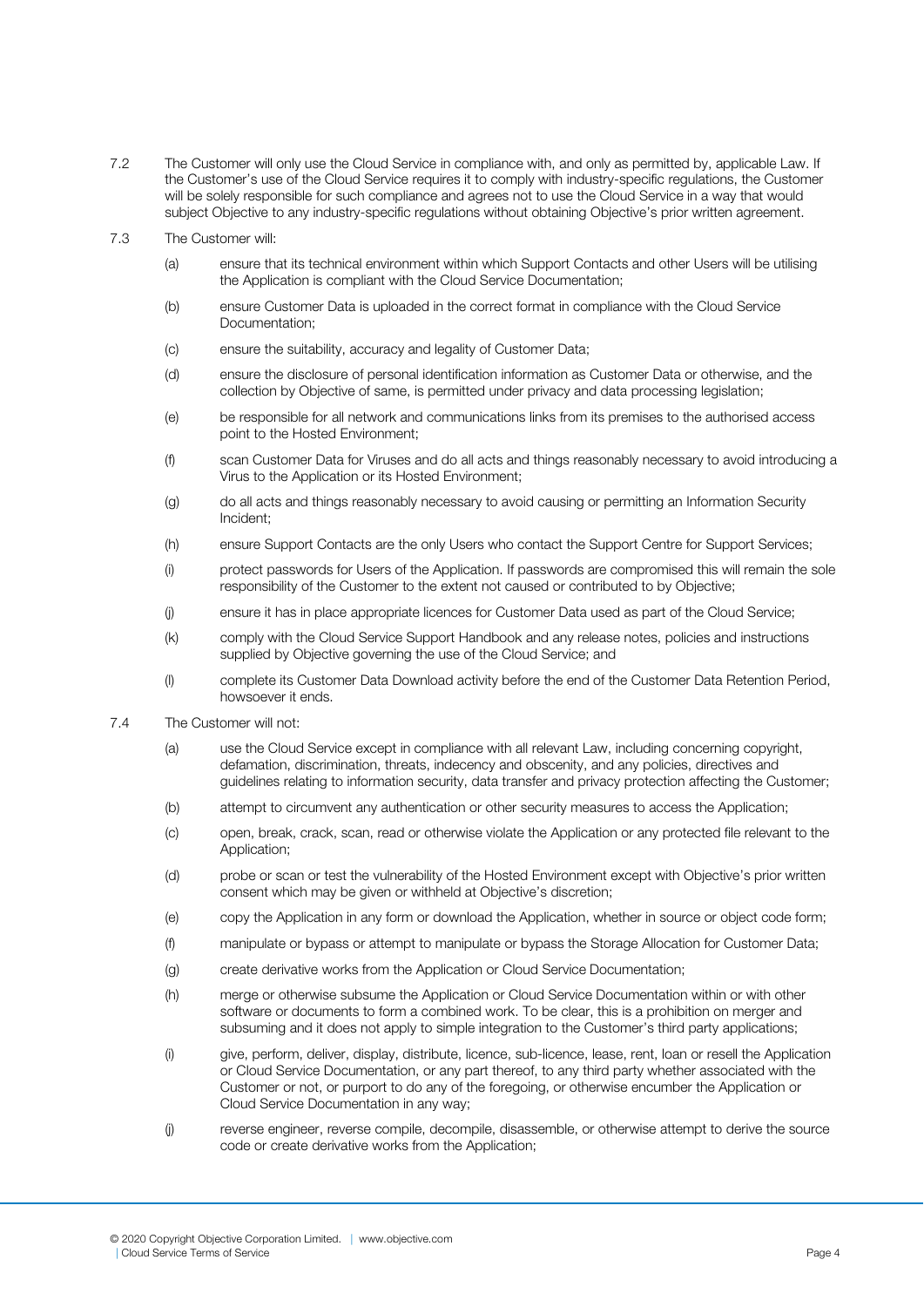- (k) intentionally, recklessly or negligently overload the processing capacity of the Hosted Environment in any way, including but not limited to, by introduction of a robot to flood the network or do any of the foregoing in respect of the Support Portal; or
- (l) publish the results of any benchmark tests run on the Application.

#### 8 BUYING RECORD AND CHARGES

- 8.1 The Buying Record will set out the specific Cloud Service, Cloud Service subscription period, Cloud Service Parameters, Support Service and Charges for the Customer's subscription to the Cloud Service as at the Commencement Date and may be updated from time to time during the Cloud Service period in accordance with this Agreement.
- 8.2 The Buying Record automatically incorporates this Agreement.
- 8.3 All Charges for Cloud Service and Support Service are payable on an annual-in-advance basis.
- 8.4 All payable sums are shown exclusive of Tax unless otherwise stipulated and the Customer must pay Objective the Tax-exclusive amount and the amount of Tax imposed at the same time.
- 8.5 Objective will provide a Tax Invoice(s) to the Customer for payment of the Charges
- 8.6 The Customer will pay each Tax Invoice rendered within thirty (30) calendar days of the date of issue.
- 8.7 If for any reason a Tax calculation under this Agreement differs from a calculation determined by the relevant taxation office, the Customer must pay the extra difference to Objective (or Objective must pay the under difference to the Customer as the case may be). Objective will provide the Customer with an adjustment note addressing the Tax determination within thirty (30) days.
- 8.8 If Tax changes occur during the Cloud Service subscription period Objective may adjust the tax-inclusive price for the Customer's subscription and the Customer must pay the adjusted sum at the next billing date or earlier at Objective's discretion.
- 8.9 If the Customer reasonably considers that a Tax Invoice has been incorrectly rendered by Objective, then the Customer must pay the undisputed portion in accordance with clause 8.6 and as soon as practicable and in any event prior to the partial payment notify Objective in writing of its dispute as to the balance in sufficient detail to enable Objective to understand the basis of the dispute.
- 8.10 Customer acknowledges and accepts that disputes about Charges must be initiated in a timely manner. Customer may not initiate any dispute over any Charges or part thereof if the relevant invoice was issued three (3) months earlier.
- 8.11 If the Customer has failed to pay undisputed Charges within the time in clause 8.6 Objective must notify the Customer of the lateness and give the Customer thirty (30) days' notice to make its payment. If the Customer has still not paid the undisputed Charges by the end of the late notice period Objective may apply interest on the undisputed Charges at the rate of 3% per annum above the prevailing base lending rate quoted by the National Australia Bank (or, if lower, the highest rate permitted by Law) of the unpaid sum which will accrue daily from the end of the late notice period until payment is received. The interest will be calculated weekly and compounded monthly up to the date of actual payment. Objective may apply interest even during a suspension period under clause 19.1(e). The Customer will pay interest on late payments on demand.
- 8.12 Objective reserves the right, upon thirty (30) days advance written notice, to pro-rate any annual period and corresponding Charges to align with an end date of 30 June during each year of the Term.
- 8.13 Charges for more components of the Cloud Service Parameters of the Cloud Services including but not limited to more Users will be then-current pricing offered by Objective unless otherwise agreed in the Buying Record.
- 8.14 The Charges for each Extended Term year period will be subject to an uplift of five per cent (5%) unless Objective has agreed an alternative uplift formula in the Buying Record.
- 8.15 Where an automatic Extended Term has not be stopped by either Party in accordance with clause 4.3 or 4.4 Objective will issue an invoice to the Customer for the Extended Term year's Charges at or about thirty (30) days prior to the end of the then-current year period of the Term (whether the Initial Term or any Extended Term, as the case may be) and the Customer must pay such invoice for the relevant year period in accordance with this clause 8 and Objective must supply the Cloud Service for that period.
- 8.16 Charges are not subject to refund except in accordance with Law and expressly in accordance with this Agreement.

<sup>© 2020</sup> Copyright Objective Corporation Limited. | [www.objective.com](http://www.objective.com/) | Cloud Service Terms of Service Page 5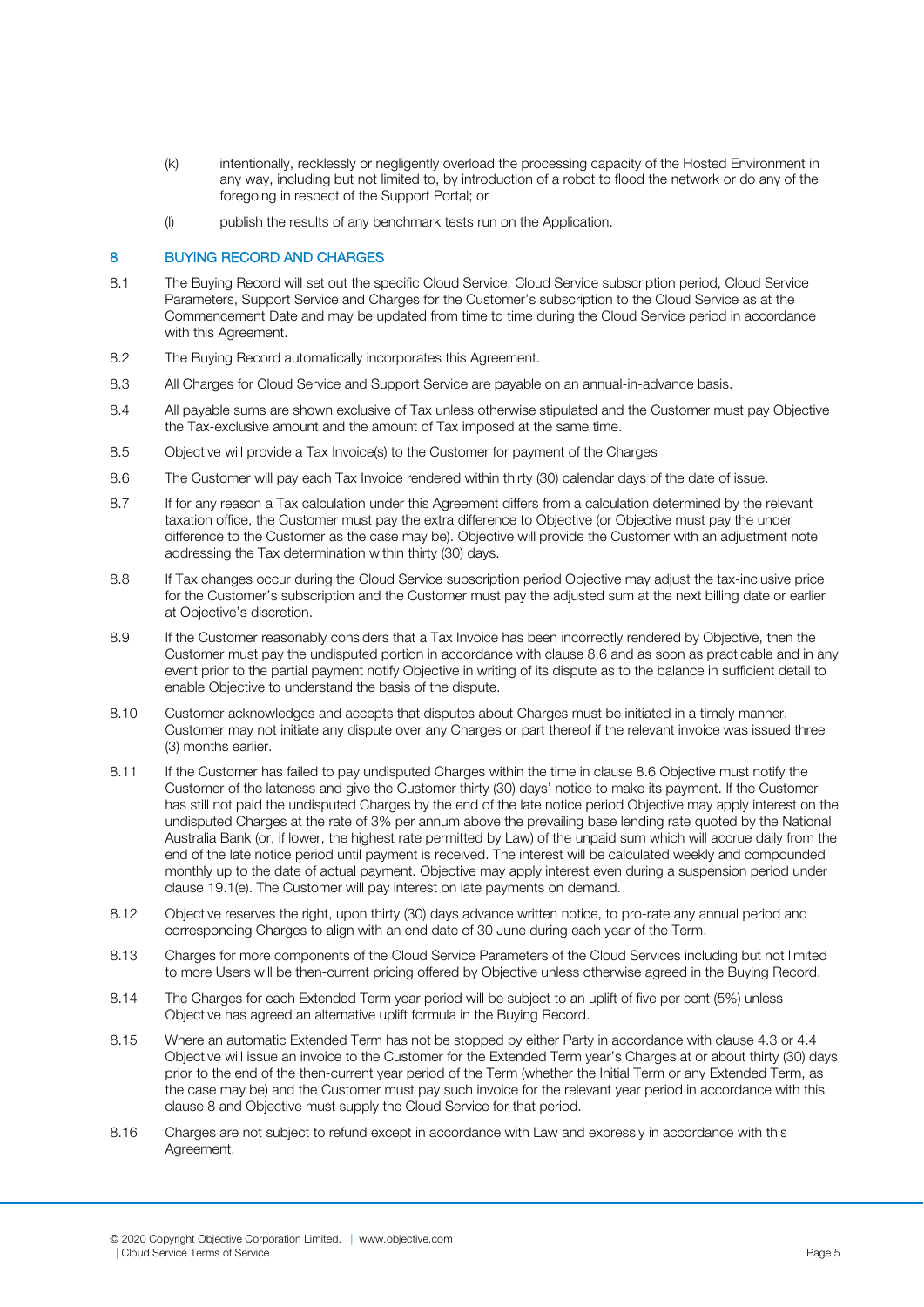# 9 CONSENT TO USE ANALYTICS DATA

- 9.1 The Customer acknowledges that the Cloud Service may contain analytics functionality to enable Objective to collect, maintain, process and use technical, operational, usage, diagnostic and related information about how the Cloud Service functions ("Analytics Data").
- 9.2 The Customer agrees Objective may gather and process Analytics Data in clause 9.1 strictly for the purpose of improving Objective's software and services.

## 10 CUSTOMER DATA AND INTELLECTUAL PROPERTY

- 10.1 The Customer owns all Customer Data input to and generated by the Cloud Service.
- 10.2 The Customer grants Objective and its Affiliates and applicable contractors a limited-term license to host, copy, transmit, process and display Customer Data as reasonably necessary for Objective to provide the Cloud Service in accordance with this Agreement. Subject to the limited licenses granted herein, Objective acquires no right, title or interest in the Customer Data under this Agreement.
- 10.3 Objective owns or licences the Cloud Service.
- 10.4 The Customer has the right to access and use the Cloud Service and Cloud Service Documentation subject to the terms of this Agreement, but otherwise Objective reserves all of its right, title and interest in and to the Cloud Service and Cloud Service Documentation, including all of its Intellectual Property rights and the Customer does not acquire any right title or interest in any of Objective's Intellectual Property.
- 10.5 The Customer authorises Objective:
	- (a) to store and use Customer Data in the Hosted Environment as part of supply of the Application for the Term plus the Customer Data Retention Period;
	- (b) to store and use Customer Data as part of Backup;
	- (c) to store and use the particular Customer Data (Support) in the Support Portal as part of the supply of the Support Service; and
	- (d) to store and use Customer Data, to the extent necessary to supply the Cloud Service.
- 10.6 The Customer permits Objective to retain the Customer Data (Support) in the Support Portal indefinitely following termination of this Agreement, howsoever that occurs, strictly for Objective's internal knowledge management purposes and subject at all times to the confidentiality and privacy obligations set out in this Agreement.
- 10.7 Objective will use reasonable efforts to avoid loss of and unauthorised access to Customer Data by following commercial reasonable industry standards for such protection.
- 10.8 If the Customer provides Objective with feedback including Product Suggestions Objective may use that information and material without restriction and without any obligation to the Customer.

## 11 PRIVACY, DATA PROCESSING AND CONFIDENTIALITY

- 11.1 Each Party will comply with applicable data privacy and data processing legislation. If the Customer seeks a Data Processing Addendum clause 26.24 below will apply.
- 11.2 As each User Registers or is registered to use the Cloud Service Objective will collect personal identification information about individual Users ("Customer Privacy Material") to Objective as part of Customer Data and Objective will comply with its Privacy Policy in respect of all such Customer Privacy Material.
- 11.3 Objective will only act as a data processor in respect of Customer Privacy Material and will not re-use it or disclose it outside the requirements of this Agreement.
- 11.4 Objective reserves a right to update the Privacy Policy from time to time to ensure compliance with Law and in any event on not less than thirty (30) days' prior written notice.
- 11.5 Each Party agrees that it will use the same degree of care (not being less than reasonable care) to protect the other Party's Confidential Information as it uses to protect its own Confidential Information, and will not disclose the other Party's Confidential Information, except:
	- (a) to employees, agents, contractors or advisors needing to know the information for the purposes of this Agreement and who have agreed to keep such information confidential;
	- (b) with the other Party's consent;

<sup>© 2020</sup> Copyright Objective Corporation Limited. | [www.objective.com](http://www.objective.com/) | Cloud Service Terms of Service Page 6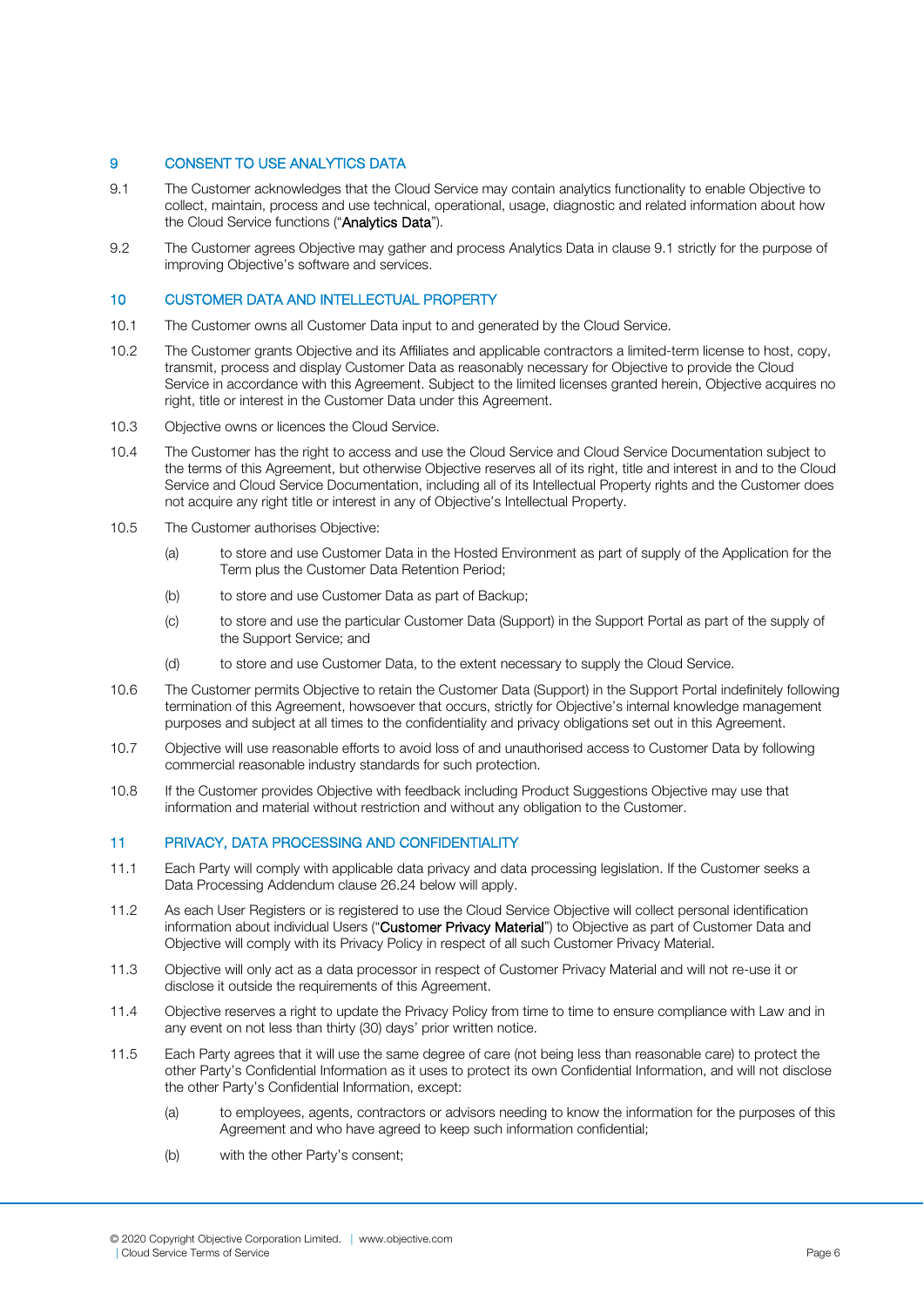- (c) if required to do so by Law or a stock exchange; or
- (d) as strictly required in connection with dispute resolution or legal proceedings relating to this Agreement.

## 12 INFORMATION SECURITY

- 12.1 Objective uses reasonable security technologies in providing the Cloud Service.
- 12.2 If Objective becomes aware of an actual, alleged or suspected Information Security Incident or any other unlawful access to any Customer Data stored on Objective's equipment or in Objective's facilities, or those of their subcontractors, or unauthorised access to such equipment or facilities, resulting in loss, disclosure or alteration of Customer Data or Website defacement, Objective will:
	- (a) investigate the alleged or suspected breach;
	- (b) notify the Customer of the outcome of any such investigation; and
	- (c) take reasonable commercial steps to implement rectification measures if an actual breach occurred.
- 12.3 Objective confirms:
	- (a) Its Customer Data information security safeguards are no less rigorous than those used by Objective for its own information security; and
	- (b) It is in and will remain in compliance with its information security program in all material respects.
	- (c) prior to permitting any subcontractor to access Customer Data, Supplier shall conduct a reasonable, documented investigation of such subcontractor to verify that it is capable of maintaining the privacy, confidentiality and security of Customer Data in compliance with this Agreement;
	- (d) Objective's commercial contact nominated on the Buying Record, or their delegate, will be the individual who will serve as Customer's ongoing point of contact for purposes of addressing issues with respect to the use and security of Customer Data during the Term and following the termination or expiration of this Agreement. Such individual will be accessible to Customer and will cooperate with Customer to address such issues.
- 12.4 Objective confirms it has implemented and will maintain the following minimum controls with respect to Customer Data:
	- (a) Organisational and technical measures designed to ensure that Customer Data is not processed by Objective for any purposes other than for the performance of the Services under the Agreement;
	- (b) Customer Data is logically or physically segregated from any other of Objective's customers' data;
	- (c) Physical controls to protect information assets from environmental hazards and unauthorized access, and to manage and monitor movement of persons into and out of the Hosted Environment where Customer Data is stored, processed, or transmitted;
	- (d) Operational procedures and controls to ensure technology and information systems are configured and maintained according to prescribed internal standards;
	- (e) Application security and software development controls designed to prevent the introduction of security vulnerabilities in any software developed by Objective;
	- (f) Network security controls, including the use of firewalls and intrusion detection/prevention systems to help protect systems from intrusion and limit the scope or success of any attack or attempt at unauthorised access to Customer Data.
	- (g) Vulnerability management and regular application, operating system and other infrastructure patching procedures and technologies to identify, assess, mitigate and protect against new and existing security vulnerabilities and threats, including viruses, bots, and other malicious code.
	- (h) Encryption of Customer Data at rest and use of TLS for data transfer across public networks;
	- (i) Business resiliency/continuity and disaster recovery procedures to ensure Objective's ability to maintain service and recover from foreseeable emergency situations or disasters in a timely manner;
	- (j) Change management procedures to ensure all modifications to Objective's technology and information assets are properly tested, approved, recorded, and monitored;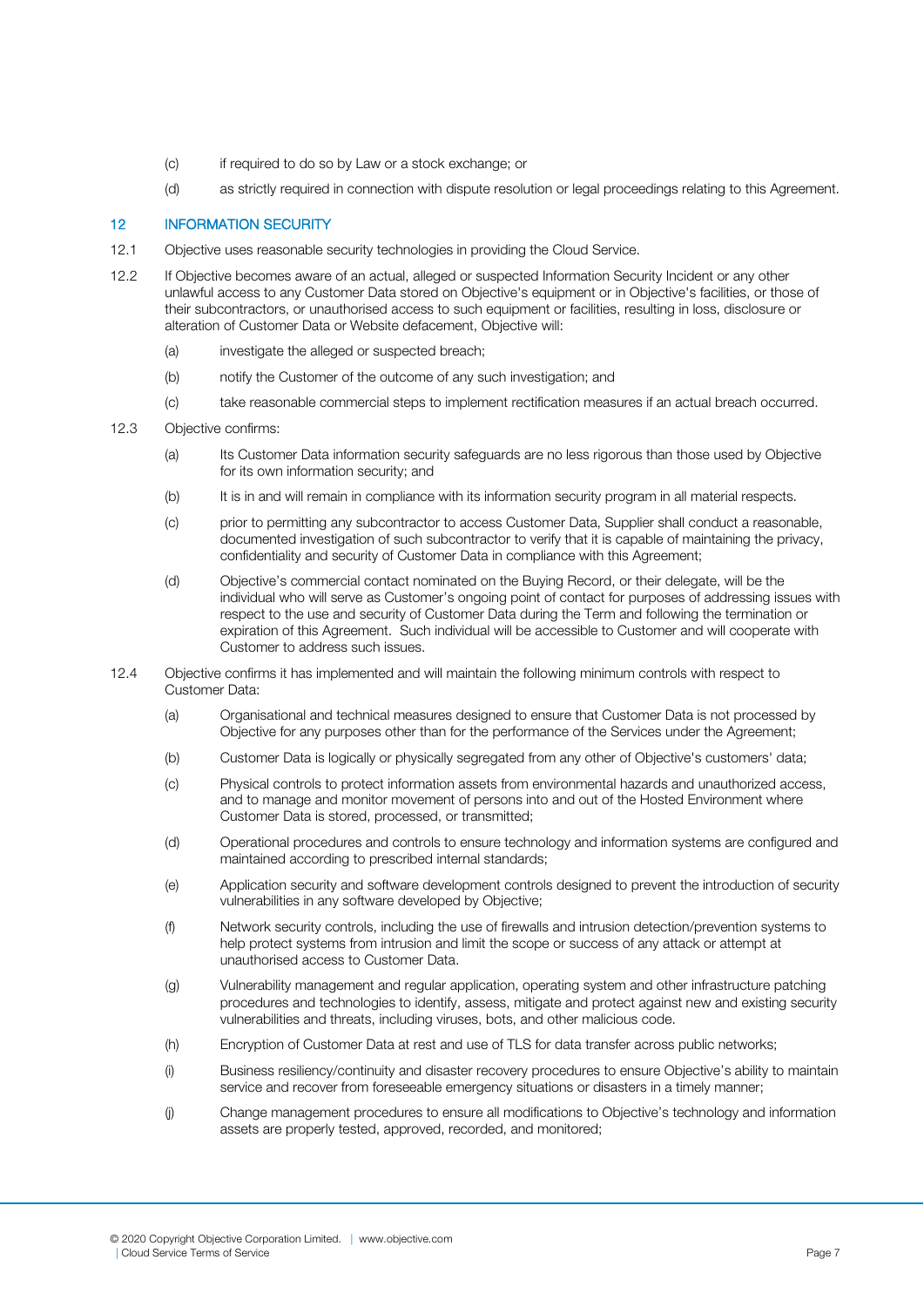- (k) Incident management procedures to allow for the proper investigation, response, mitigation and notification of events related to the confidentiality, integrity, and availability of Objective's technology and information assets;
- (l) Organisational management to ensure the proper development and maintenance of information security and technology policies, procedures and standards;
- (m) Background checks (including criminal background checks) of any personnel who may gain access to Customer Data that are repeated at adequate intervals, and administrative controls to ensure no one convicted of a crime of dishonesty, breach of trust, or money laundering is permitted to access Customer Data;
- (n) Objective shall notify Customer in advance of any changes in the controls or other safeguards that would result in a material weakness in, or have an adverse impact on, the security of Customer Data; and
- (o) On termination of this Agreement for any reason or upon request, Supplier will cease processing Customer Data, enable the Customer to extract its Customer Data, and then securely delete or destroy all Customer Data, as applicable, in Objective's possession (except as prohibited by law or other explicit data retention and/or return provisions in this Agreement). To the extent any Customer Data is retained by Objective, Objective's confidentiality and security obligations shall continue in accordance with the Agreement.

## 13 MEASURING AND REPORTING AVAILABILITY

- 13.1 Where the Cloud Service requires an Onboarding Project as contemplated in clause 3.3 then a bedding down period of sixty (60) days following completion of the Onboarding Project will apply before Objective will commence to formally measure and report on Availability.
- 13.2 Objective will measure Availability each month during Support Hours against the Availability Target.
- 13.3 Objective will measure Availability by performing automated tests for a valid response from the Application in the Hosted Environment every five (5) minutes during Support Hours. A period of non-Availability will commence at the point in time when Objective does not receive a valid response to the third of three (3) consecutive tests and Availability is resumed at the point in time Objective receives a valid response to a test.
- 13.4 If Objective identifies any interruption to Availability Objective may log a ticket to the Support Portal. If the Customer experiences any interruption to Availability the Customer may notify Objective and record the experience in accordance with the Cloud Service Support Handbook.
- 13.5 Certain periods in each month when Availability is not achieved are excusable for the purposes of calculating the Availability Target as Permissible Downtime.
- 13.6 Objective will arrange automated reports from its Hosted Environment as to the Availability achieved each month. Such automated reports are deemed to be conclusive as to the periods of Availability and non-Availability, if any, during the relevant month. The automated reports will be accessible to the Customer via the Support Portal.
- 13.7 If the Availability Target is not achieved in any month due to Permissible Downtime then the Availability Target is deemed to have been achieved in that month. The report in clause 13.6 is deemed to be conclusive as to achievement of the Availability Target in the relevant month. If the Customer has any reason to doubt the veracity of a report under this clause 14 the Customer may make a written submission to Objective setting out reasons for the doubt and Objective will act reasonably and promptly to assess that submission. Either party may submit any dispute about an Availability report to the dispute resolution process at clause 25.

# 14 UPDATING THE CLOUD SERVICES

- 14.1 Objective may, from time to time, develop New Releases of the Application and pursue changes to the Hosted Environment (subject always, in the case of the Hosted Environment to the obligation to maintain the Hosted Environment location in Australia). Objective will roll out New Releases and changes to the Hosted Environment at Objective's discretion.
- 14.2 Before rolling out New Releases or changes to the Hosted Environment Objective will conduct tests in a test environment to ensure the Customer can:
	- (a) continue to, as applicable, log in to the Website; and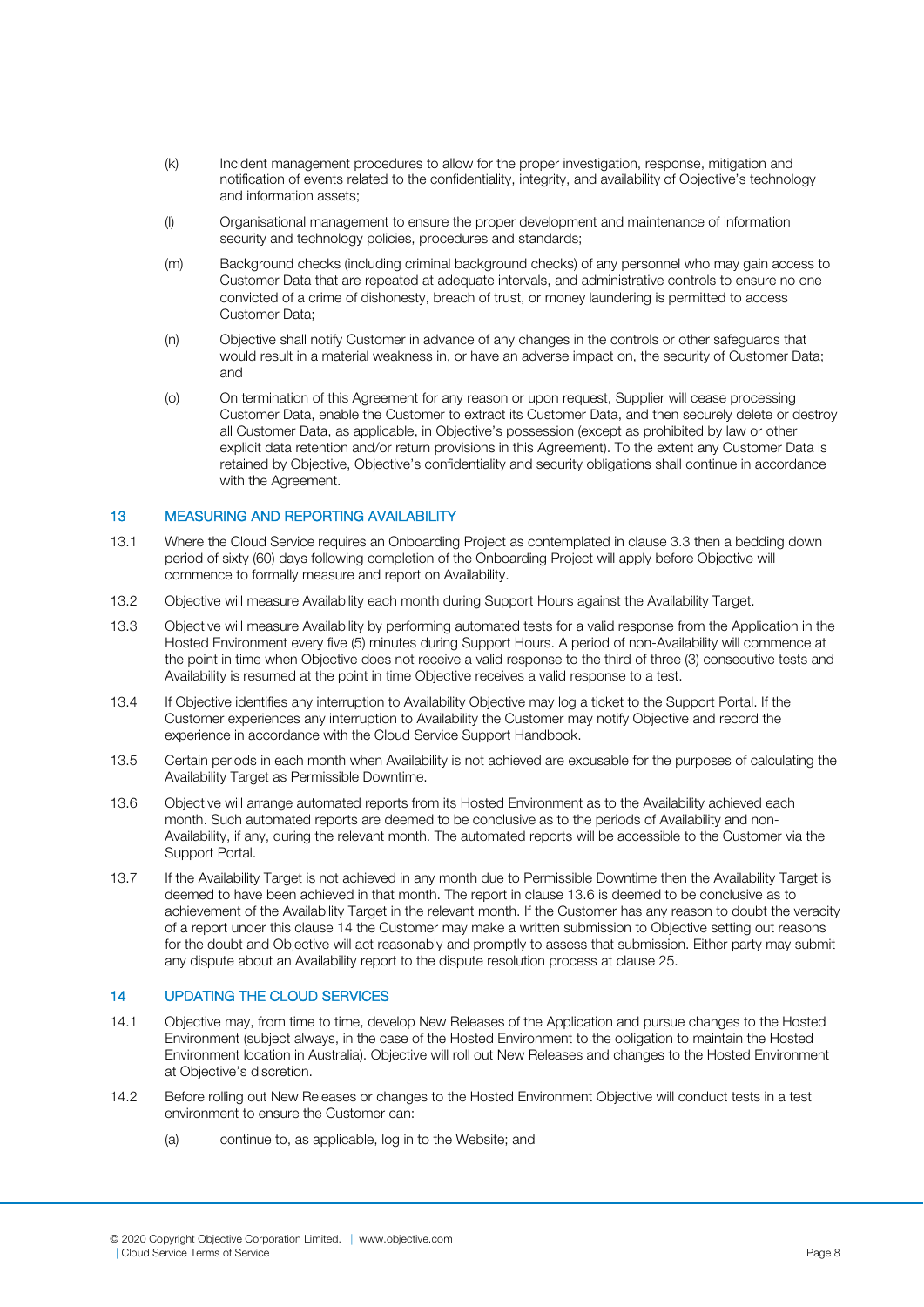- (b) continue to interface with the Application.
- 14.3 When a New Release of the Application is rolled out Objective will make release notes available detailing the change or changes. The release notes will be accessible on the Support Portal.

## 15 DISASTER RECOVERY TESTS AND PENETRATION TESTS

- 15.1 Objective may conduct a Disaster Recovery Test once per annum throughout the Term to test the processes for Disaster declaration and recovery.
- 15.2 The performance of a Disaster Recovery Test will be carried out as Maintenance (Scheduled).
- 15.3 Objective may conduct a Penetration Test once per annum as part of the Cloud Service internal processes. Objective is not obliged to but may elect at its sole discretion to share the outcome of its Penetration Test(s) with the Customer subject to the Customer executing a Confidentiality Agreement in respect of that disclosure.
- 15.4 The Customer may, upon supply of a written request to Objective, and subject to Objective's written consent which may be given or withheld at Objective's election, including consent on condition of the Customer's confidentiality as to the outcome of the testing, conduct one (1) Penetration Test per annum during the Term at the Customer's own expense. The Customer will comply with all policies and processes imposed by the Objective's data centre supplier in respect of the Customer's test. The Customer will promptly, and in a reasonable form, share with Objective the outcome of Customer's Penetration Test.

# 16 BACKUP, MONITORING & MAINTENANCE

- 16.1 Objective will perform Backup in accordance with the Backup Timetable for the purpose of Cloud Service continuity.
- 16.2 Backups are overwritten at a reasonable frequency determined by Objective up to every thirty (30) days.
- 16.3 Objective does not offer individual restoration activity for specific items of Customer Data from Backups as part of the Cloud Service. The Customer may, prior to a relevant Backup being overwritten, engage Objective's professional services division under a separate contract to perform any specific Customer Data restoration activity at Objective's then-current rates.
- 16.4 Objective will perform industry standard Monitoring throughout the Term.
- 16.5 If Monitoring reveals:
	- (a) the Customer's Storage Allocation is substantially used Objective will notify the Customer and the Parties may agree to increase the Storage Allocation as a variation to this Agreement:
	- (b) a circumstance which can reasonably be addressed through the performance of Maintenance (Scheduled), Objective will address the circumstance in the next occasion of Maintenance (Scheduled); or
	- (c) a circumstance which can only reasonably be addressed through the performance of Maintenance (Emergency) Objective may, at its sole discretion, suspend the Cloud Service in accordance with clause 19 and performing Maintenance (Emergency).
- 16.6 Issues which come to Objective's attention through the performance of Monitoring may be notified by Objective directly to Support Contacts or logged in the Support Portal at Objective's election.
- 16.7 Maintenance (Scheduled) will be performed outside of Business Hours and on not less than three (3) days' prior written notice communicated the Support Portal and, as applicable, the Application login page.
- 16.8 Objective will use reasonable endeavours to perform Maintenance (Emergency) outside of Business Hours however the Customer acknowledges and accepts that the performance of Maintenance (Emergency) during Business Hours may arise and if it does arise that will not constitute a breach of this Agreement.
- 16.9 Objective will provide the Customer with written notice of Maintenance (Emergency) as soon as reasonably practicable during, or after, it has been performed, whether advance written notice was provided or not. The written notice will be communicated to through the Support Portal and, if applicable, the Application login page.

#### 17 OBJECTIVE INSPECTION

17.1 Objective may be required to review Customer Data to determine if it complies with the Law and this Agreement and may prevent access to, delete or refuse to display Customer Data that Objective believes violates the Law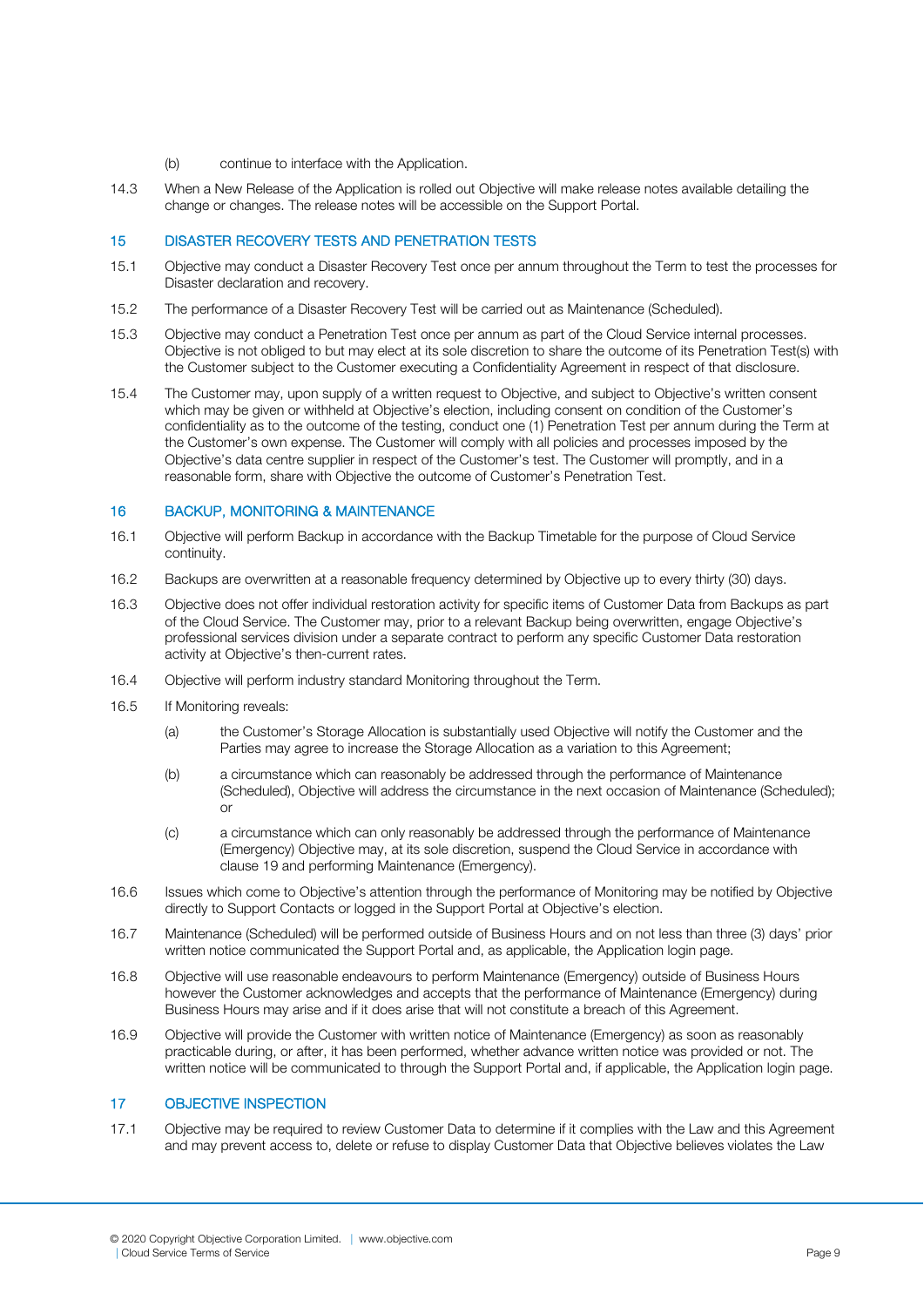or this Agreement, but Objective does not have any obligation to monitor or review Customer Data. Objective will notify the Customer in advance of any review and give the Customer a reasonable opportunity to respond to Objective's views about compliance with Law.

17.2 Provided Objective anonymises and aggregates the information, Objective may inspect and analyse Customer Data information derived from Customer's utilisation of the Cloud Service, strictly for Objective's business purposes of improving the solution, support, training, performance and security processes and identifying trends and potential developments.

#### 18 REGULATOR ACCESS

- 18.1 The Parties acknowledge that in the event the Customer provides financial services to members of the public or government services to members of the public, it may be subject to requests by Regulators for access to documentation and information related to this Agreement or on-site visits to the Hosted Environment from which Objective provides the Cloud Service for the purposes of this Agreement, in which case such access will be governed by clause 18.2
- 18.2 Objective will provide reasonable assistance to the Regulator in respect of any Regulator's requests for documentation, access or assistance under this clause 18, but not to the extent of incurring unreasonable costs or putting at risk the supply of the Cloud Service to other Objective customers of the Cloud Service.

#### 19 SUSPENDING SERVICE

- 19.1 Objective may suspend the Cloud Service or block Customer's access:
	- (a) for Maintenance (Scheduled) and Maintenance (Emergency);
	- (b) if Objective is directed to suspend the Cloud Service by a Regulator, government, administrative, regulatory or law enforcement agency;
	- (c) if Objective reasonably believes the Customer to have undertaken any of the prohibited actions in clause 7.4;
	- (d) if the Customer fails to pay for excess usage pursuant to clause 5.6; or
	- (e) if Customer fails to pay an undisputed invoice or portion of invoice within the late payment notice period as set out in clause 8.11.
- 19.2 Objective will endeavour to give the Customer reasonable advance notice of any suspension, but there may be some situations where it may not be practicable to give advance notice. Objective will use commercially reasonable efforts to narrow the scope or duration of the suspension or limitation as is needed to resolve the issue that prompted the action.

# 20 INTELLECTUAL PROPERTY AND CUSTOMER DATA INDEMNITIES

- 20.1 Subject to clause 20.2, Objective will defend the Customer against any claim brought against the Customer by a third party alleging that the Cloud Service, when used as authorised under this Agreement, infringes the third party's Intellectual Property rights (an "IPR Claim") in breach of the warranty at clause 21.1(a)(ii). Objective will indemnify the Customer and hold it harmless against any damages and costs finally awarded by a court of competent jurisdiction, or agreed to settlement by Objective, (including reasonable lawyer's fees) arising out of an IPR Claim, provided that Objective has received from the Customer: (a) prompt written notice of the IPR Claim (but in any event notice in sufficient time for Objective to respond without prejudice); (b) reasonable assistance at Objective's expense in the defence and investigation of the IPR Claim, including providing Objective with a copy of the IPR Claim and all relevant evidence in the Customer's possession, custody or control; and (c) the exclusive right to control and direct the investigation, defence, and settlement (if any) of the IPR Claim.
- 20.2 Objective will not defend the Customer or indemnify the Customer if the IPR Claim arises due to the Customer combining the Cloud Service with another service or activity, or modifying the Cloud Service, where the IPR Claim would not have arisen but for the combination or modification.
- 20.3 In the event of an IPR Claim, Objective may, at its sole discretion:
	- (a) obtain for Customer, on reasonable commercial terms, the right to continue to use the Cloud Service or obtain for Objective the right to continue to provide the Cloud Service, as applicable;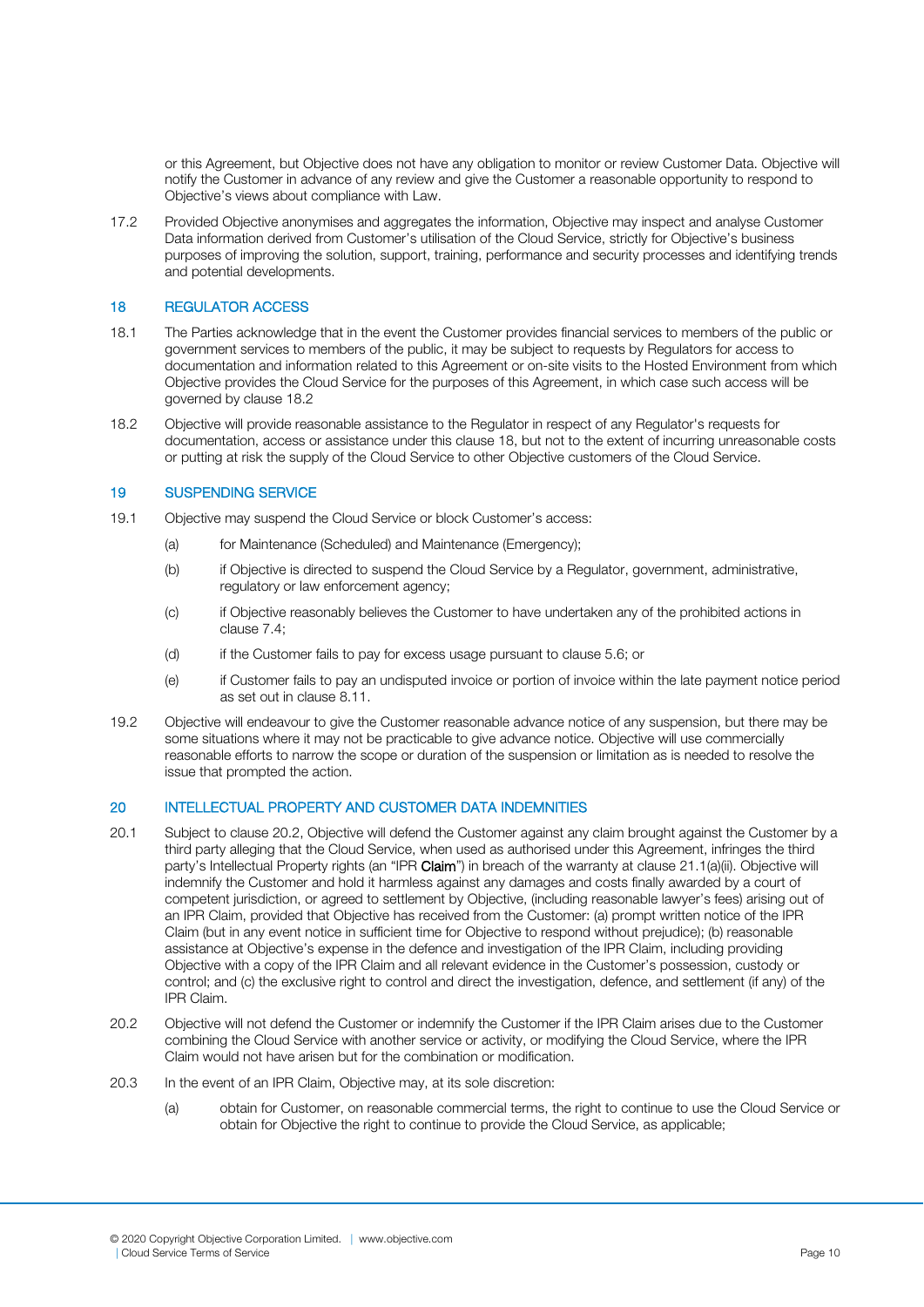- (b) replace or modify the Cloud Service in a manner so that the infringement or alleged infringement ceases without a material decrease in functionality; or
- (c) if Objective reasonably concludes that neither (a) nor (b) is practicable, elect to terminate this Agreement and refund to the Customer any Charges pre-paid in respect of the balance of the Term from the time of receipt of the IPR Claim.
- 20.4 The Customer will defend Objective against any claim brought against Objective by a third party alleging that the Customer has misused Customer Data or infringed third party Intellectual Property rights in the course of accessing and using the Cloud Service (a 'CD Claim'). The Customer will indemnify Objective and hold it harmless against any damages and costs finally awarded by a court of competent jurisdiction or agreed to settlement by Objective (including reasonable lawyer's fees) arising out of a CD Claim, provided that the Customer has received from Objective: (a) prompt written notice of the Claim (but in any event notice in sufficient time for the Customer to respond without prejudice); (b) reasonable assistance at the Customer's expense in the defence and investigation of the CD Claim, including providing the Customer with a copy of the CD Claim and all relevant evidence in Objective's possession, custody or control; and (c) the exclusive right to control and direct the investigation, defence, and settlement (if any) of the CD Claim.
- 20.5 This clause 20 sets out the sole, exclusive and entire liability of the Parties arising out of or in connection with third party claims asserting Intellectual Property rights infringement and misuse of data and is the sole remedy of a complaining Party.

# 21 WARRANTIES AND ACKNOWLEDGEMENTS

- 21.1 The following express warranties are made:
	- (a) Objective warrants that:
		- (i) it has standing to grant the rights of access contemplated in this Agreement:
		- (ii) it owns or licences the Cloud Service and the Customer's use of the Application in accordance with this Agreement will not infringe the Intellectual Property rights of any person;
		- (iii) will use due care and skill and comply with all applicable Law in the supply of the Cloud Service; and
		- (iv) it will not materially decrease the security or the functionality of the Cloud Service over the Term.
	- (b) The Customer warrants that Customer Data at all times:
		- (i) complies with the Law;
		- (ii) does not infringe any person's Intellectual Property rights, including moral rights, or other rights; and
		- (iii) is not misleading or deceptive, defamatory or obscene.
	- (c) The Parties warrant to one another that by virtue of execution of the Buying Record this Agreement has come into binding legal effect.
- 21.2 The Parties confirm the express warranties in this Agreement, but to the maximum extent permitted by Law, the Parties expressly exclude all terms, conditions, warranties, guarantees, undertakings, inducements and representations, whether implied by legislation, the common law, equity, trade, custom or usage or otherwise, relating to this Agreement or the supply of the Cloud Service.
- 21.3 Objective does not exclude any statutory or implied guarantee, condition or warranty which cannot legally be excluded (including under the Australian Competition & Consumer Act (2010)). If any statutory or implied guarantee, condition or warranty applies and cannot legally be excluded, Objective's liability to the Customer under or in respect of any breach of that guarantee, condition or warranty is, to the extent permitted by Law, limited, at Objective's election, to the resupply of the Cloud Service or payment of a sum equal to the fees for the resupply of the Cloud Service at Objective's then-applicable price list.
- 21.4 Objective does not warrant, represent or guarantee that:
	- (a) the Cloud Service will be error-free;
	- (b) the Hosted Environment is invulnerable to intrusion or penetration;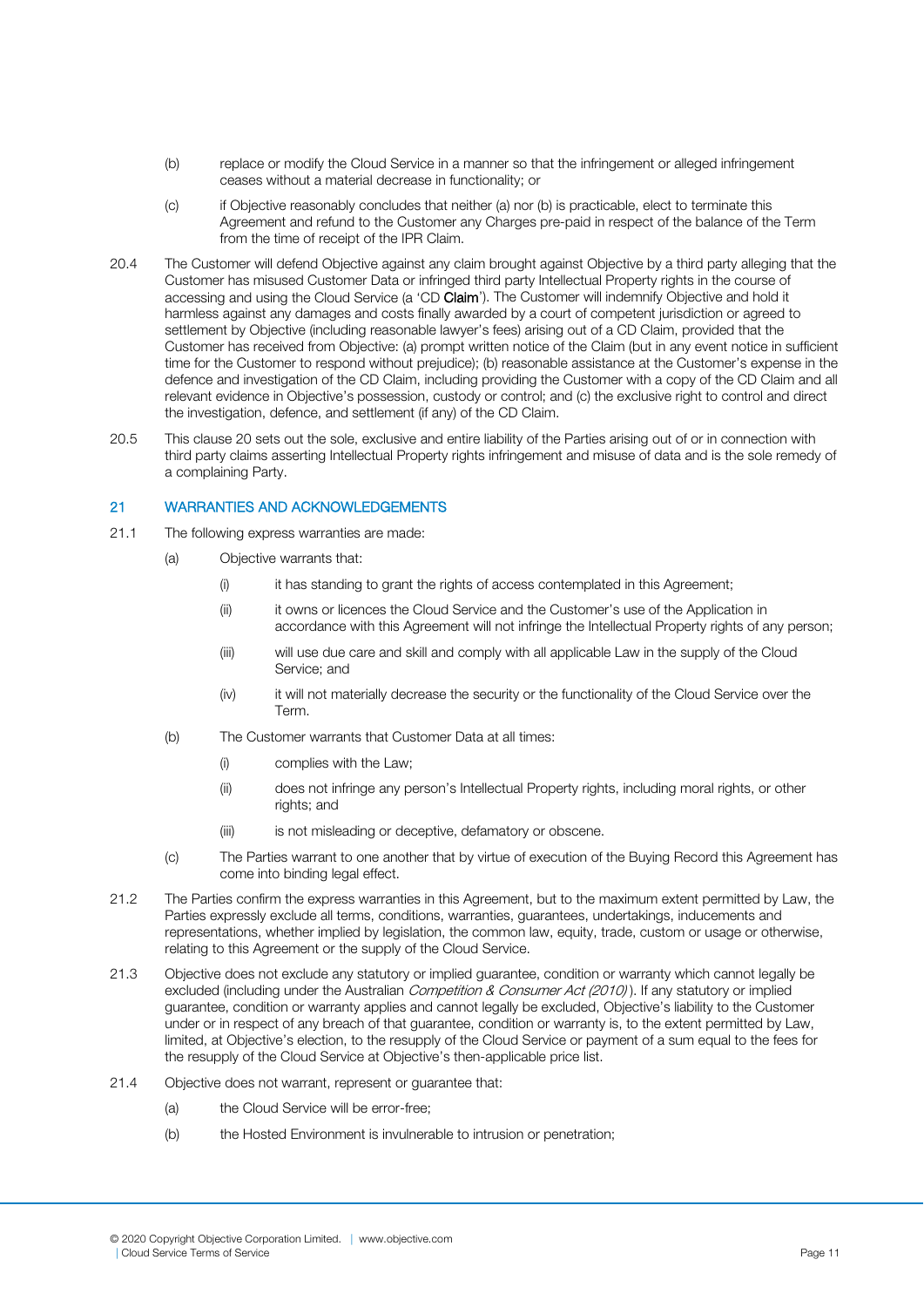- (c) the Application will be compatible with the Customer's own system;
- (d) the supply of Training will result in an absence of User error;
- (e) the Customer's bandwidth and latency expectations, if any, will be met;
- (f) the Availability Target or Support Service target timeframes will be met or exceeded; or
- (g) any future functionality or features will be delivered.
- 21.5 The Customer acknowledges and accepts that:
	- (a) Customer bandwidth is critical for use of the Application and the Customer is responsible for maintaining such bandwidth;
	- (b) high demand usage can degrade performance so Objective cannot reasonably and does not guarantee performance of the Application in all circumstances;
	- (c) Viruses and new forms of security breaches continue to be developed and to affect computing and telecommunications networks, so Information Security Incidents may occur despite reasonable efforts by Objective to mitigate the risk of such occurrence and Objective cannot reasonably and does not guarantee the security of the Application;
	- (d) Objective will perform Upgrades to implement New Releases at Objective's discretion and on Objective's timetable and Objective will not defer or delay any Upgrade nor will Objective maintain a superseded release of the Application for the Customer; and
	- (e) no rights of set-off apply in favour of the Customer under this Agreement and the only rights of refund are those expressly addressed in clause 21.3 and clause 23.2;

and the Customer agrees Objective enters into this Agreement with the Customer on the basis of the foregoing acknowledgements and acceptances.

21.6 The remedy in clause 21.3 is agreed by the Parties to be fair and reasonable having regard to the nature of the Cloud Service.

# 22 **LIMITATION OF LIABILITY**

- 22.1 Subject to clause 22.2 and 22.3, Objective's liability to the Customer arising out of or in connection with this Agreement, whether arising in contract, tort (including negligence and breach of warranty), or pursuant to statute or in equity or otherwise, shall be limited in aggregate to a sum equal to the Charges paid for the period of one (1) year preceding the event giving rise to the liability. If the event giving rise to the liability occurs within the first year of the Initial Term the sum will be a sum equal to the Charges payable for the first year of the Initial Term shown on the Buying Record.
- 22.2 In no event will Objective be liable to the Customer for any consequential, indirect, exemplary, special, or incidental damages, even if Objective has been advised of, knows of, or should have known of the possibility of such loss, damage or expense, nor will Objective be liable for failure to make anticipated savings, lost opportunity (including loss of opportunity to earn additional profits or make savings), lost revenue, extra expenses incurred, extra costs of working, lost data including Customer Data, lost profit, damage to any items not provided by Objective, losses arising from business interruption or loss of goodwill, loss of use of service or equipment, loss of technology rights or services, whether arising under theory of contract, tort, strict liability or otherwise. To avoid doubt, consequential loss as a category or type of loss described in this clause are not recoverable by the Customer against Objective.
- 22.3 The limitations in clause 22.1 and 22.4 do not apply to:
	- (a) liability to the Customer for bodily injury, including sickness, or death caused to any person;
	- (b) liability to the Customer for loss of or damage caused to the tangible property of any person; and
	- (c) liability to Customer under the Intellectual Property indemnity in clause 20.
- 22.4 The Parties agree to shorten the limitation period for claims, actions, suits or demands ("claim(s)") made by a Party against the other relating to this Agreement, whether arising in contract, tort (including negligence and breach of warranty) or pursuant to statute or in equity otherwise, to one (1) year from the date the claim arose, being the date the Party knew or should have known after reasonable investigation, of the facts giving rise to the claim.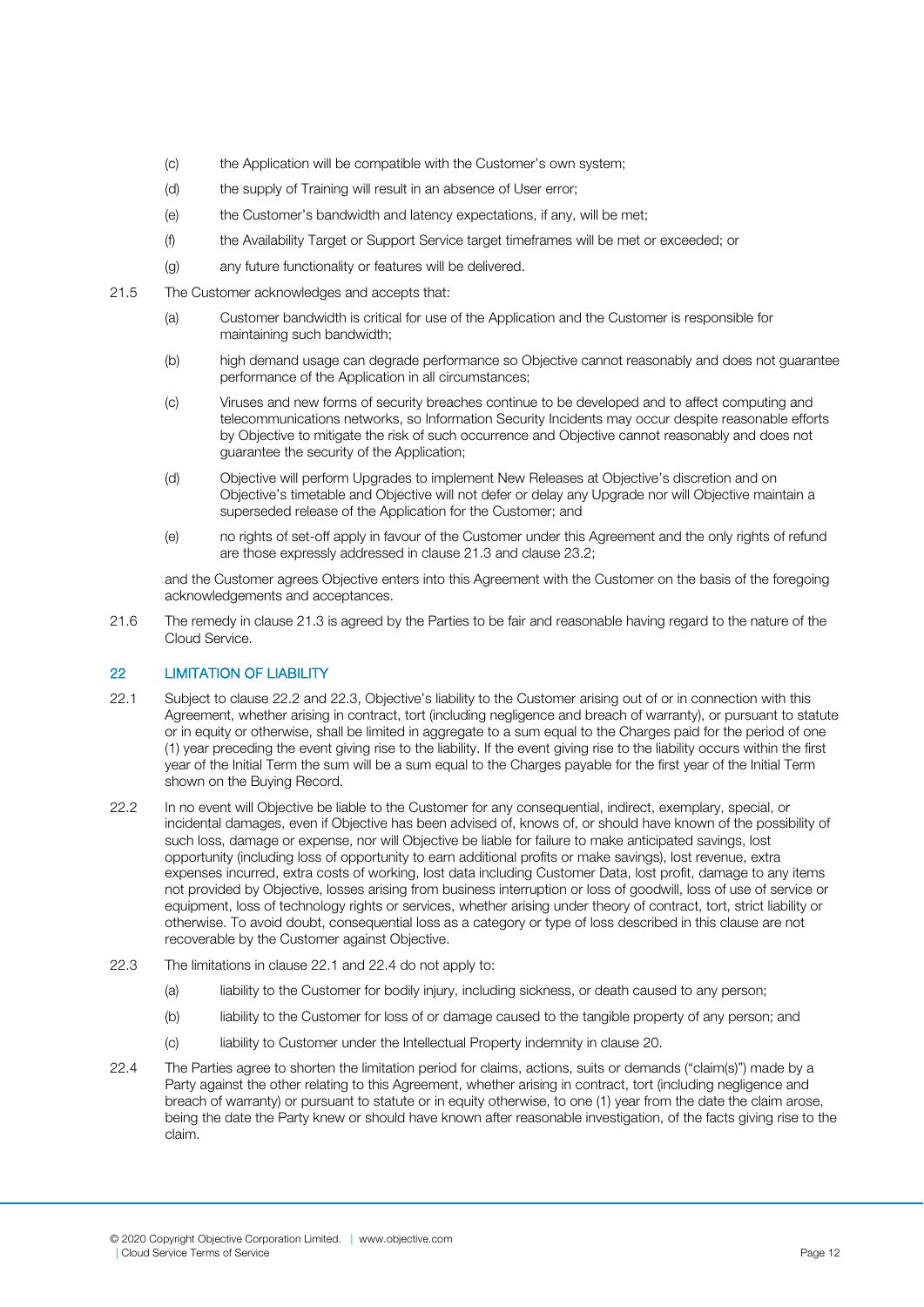22.5 The Parties agree that the limitation of liability arrangements in this clause are reasonable.

# 23 TERMINATION

- 23.1 The Customer may terminate this Agreement for convenience if a Force Majeure event occurs, as more particularly described below:
	- (a) Objective will, as promptly as practicable upon becoming aware of it, and in any case within two (2) calendar days, give the Customer written notice of the event of Force Majeure and its probable duration;
	- (b) Objective must use reasonable efforts to mitigate the impact of the event of Force Majeure;
	- (c) Objective's obligations under this Agreement will be automatically suspended for a maximum of thirty (30) calendar days, and, if the Customer so elects, the Agreement may be terminated on the thirty-first (31st) day following the event of Force Majeure;
	- (d) Objective must resume its Cloud Service when reasonably able to do so and if it does so resume within thirty (30) days of the occurrence of the event of Force Majeure, the Agreement will continue in effect with no liability arising out of the period of suspension; and
	- (e) The Customer must pay Objective all Charges for all Services supplied up to the date of the event of Force Majeure and, if it elects to terminate the Agreement under this clause 23.1 the Customer must promptly make all outstanding payments with no right of refund or set-off.
- 23.2 Upon a valid termination for convenience under clause 23.1, Objective will pro-rate any pre-paid Charges and refund to the Customer any prepaid amount covering the Force Majeure event period and the period after the termination.
- 23.3 Either Party may terminate this Agreement for cause before the end of the Term if:
	- (a) A Party commits a material breach of the terms of this Agreement and fails to cure the breach within thirty (30) days of receipt of the non-breaching Party's written notice detailing the nature of the breach sufficiently for the breaching Party to be able to address the matter; or
	- (b) A Party commits an act of insolvency, comes under any form of insolvency administration, or assigns or purports to novate its rights otherwise than in accordance with this Agreement.
- 23.4 The Parties agree that a material breach within clause 23.3 includes a failure to pay any undisputed Charges within the late notice period in clause 8.11.

# 24 DISPUTE RESOLUTION

- 24.1 This clause 24 sets out the resolution process agreed by the Parties if a dispute arises out of or relating to this Agreement, including concerning the breach, termination, validity or subject matter thereof, the performance or non-performance of this Agreement or as to any related claim in restitution or at law, in equity or pursuant to any statute. Neither Party shall commence any court or arbitration proceedings without complying with the remainder of this clause 24.
- 24.2 The Parties to this Agreement and the dispute expressly agree to first endeavour to settle the dispute by cooperation of and negotiation in good faith by senior authorised representatives over a period of ten (10) Business Days, or longer period if agreed in writing. If no resolution is reached by the end of that timeframe then the dispute must, within ten (10) Business Days, be referred to a mediator in Sydney, Australia agreed by the Parties for mediation administered by the Australia Commercial Disputes Centre ('ACDC'). If the Parties have failed to agree on a mediator within five (5) Business Days then the mediator will be the mediator selected by the Director of ACDC or his or her nominee. Either Party may refer the dispute for mediation and request selection of a mediator as contemplated in this clause 24.2.
- 24.3 The mediation shall be conducted in accordance with the terms of the ACDC Guidelines for Commercial Mediation ('Guidelines'). The Guidelines set out the procedures to be adopted, process of selection of the mediator and the costs involved for the mediation. The Guidelines are hereby deemed incorporated into this Agreement.
- 24.4 In the event that the dispute has not been settled within twenty-eight (28) days after appointment of the mediator, or such other period as agreed to in writing between the Parties, the dispute shall be submitted to expert determination in Sydney, Australia, administered by the ACDC and conducted in accordance with the ACDC Rules for Expert Determination ('Rules'). The Rules set out the procedures to be adopted, process of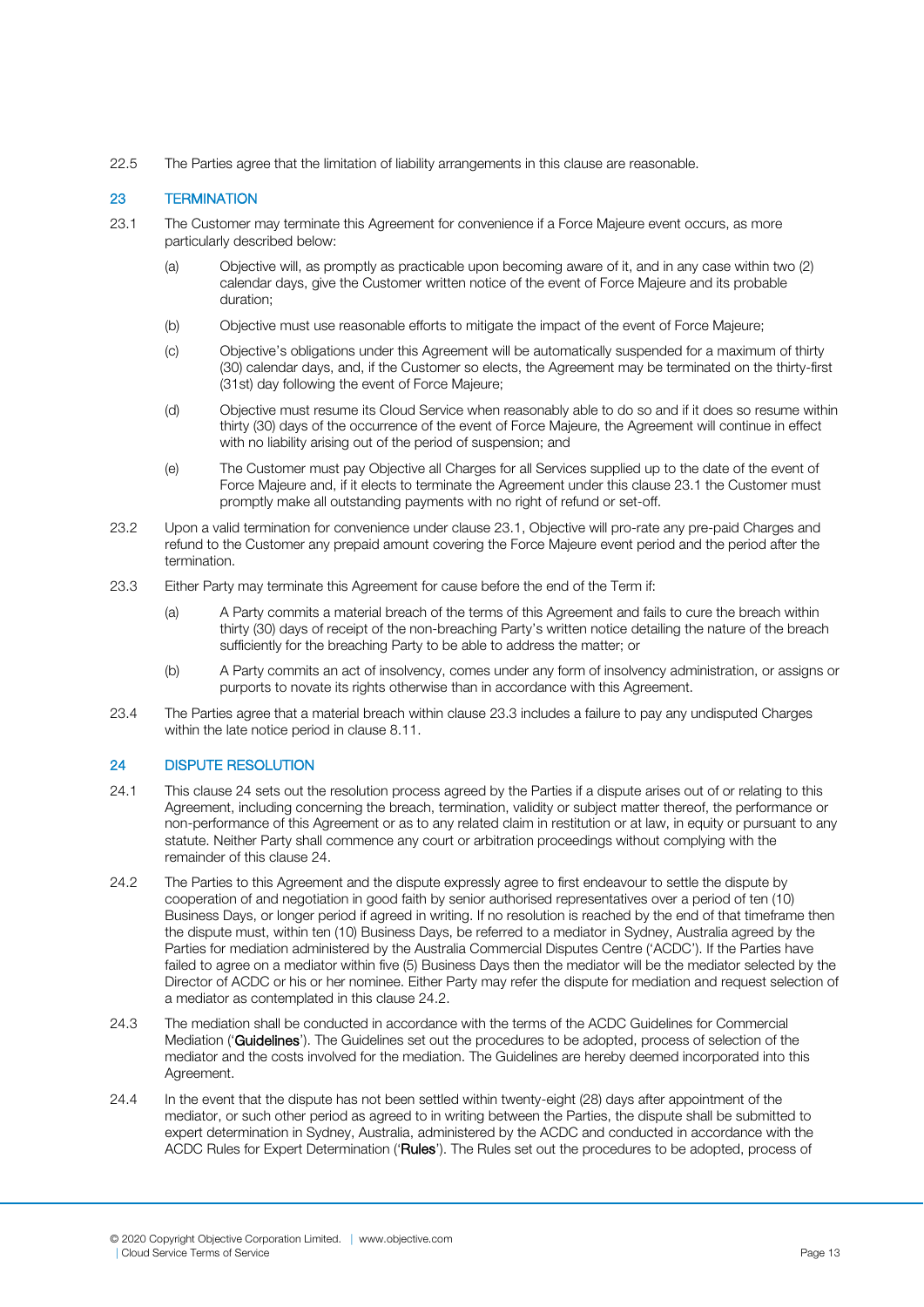selection of the expert and the costs involved for the expert determination. The Rules are hereby deemed incorporated into this Agreement.

- 24.5 The expert shall not be the same person as the mediator.
- 24.6 The Parties must pay the mediator's and, if applicable, expert's remuneration in equal shares. Each Party must pay its own costs of the mediation and, if applicable, expert determination.
- 24.7 Nothing in this clause 24 shall prevent a Party from instituting legal proceedings in order to obtain urgent equitable relief from an appropriate court.

# 25 GENERAL

- 25.1 Binding Agreement: This Agreement becomes legally binding upon execution of the Buying Record by the Customer.
- 25.2 Precedence: If there is any conflict between the components to this Agreement they will be interpreted in the following order of priority: (1) Buying Record; (2) these General Terms of Service; (3) Objective Privacy Policy; and (4) Cloud Service Support Handbook.
- 25.3 Departures: The Parties may agree in the Buying Record to add certain additional terms to the General Terms of Service.
- 25.4 Entire Agreement: This Agreement contains the entire agreement between the Parties in relation to its subject matter and supersedes all prior agreements and undertakings (oral or written) and the Customer agrees it has not relied upon earlier representations and has only relied upon the materials set out herein.
- 25.5 Assignment, Transfer and Sub-contracting: This Agreement and the obligations formed under it are personal to Objective and the Customer. The Parties agree that neither Party may, directly or indirectly, assign, transfer or sub-contract any of its rights and/or obligations under this Agreement, without the other Party's prior written consent which shall not be unreasonably withheld.
- 25.6 Novation: Neither Party may novate this Agreement except with the other Party's prior written consent which may be given or withheld at that Party's sole discretion on such terms as that Party thinks fit and in any event on terms not less favourable than the then existing terms.
- 25.7 Non-solicitation of Objective personnel: For the duration of this Agreement and for a further twelve (12) months after expiry or termination, the Customer will not attempt to solicit, influence, induce or encourage (or engage others to do so) any Objective personnel with whom Customer has come into contact by virtue of this Agreement to leave their engagement at Objective to join the Customer or any other Party. Publicly published recruitment advertisements for open competitive hiring opportunities are excluded from the foregoing restraint.
- 25.8 Publicity: Subject to the Customer's prior written consent which shall not be unreasonably withheld, Objective may use the Customer's name and logo in any public news release or statement, case study and on Objective's website to publicise the fact the Customer is a client of Objective's Cloud Service. Objective may use the Customer's name in Objective's annual report and ASX notifications without the Customer's prior consent.
- 25.9 Waiver: Any waiver under this Agreement must be in writing. Waiver of any part of this Agreement does not constitute a waiver of any other part of this Agreement.
- 25.10 Governing Law and Jurisdiction: This Agreement is governed by and must be construed in accordance with the laws of New South Wales, Australia. Each Party irrevocably and unconditionally submits to the non-exclusive jurisdiction of the courts exercising jurisdiction in New South Wales for any proceeding in connection with this Agreement without regard to choice or conflicts of law rules and waives any right it might have to claim that those courts are an inconvenient forum.
- 25.11 Export Laws: The Customer will comply with all applicable export and import control laws, restrictions, national security controls and regulations of any country in its use of the Services and, in particular, the Customer will not export or re-export Services or the Cloud Service Documentation or any Objective Confidential if prohibited by export laws
- 25.12 *Variation:* The Parties can only vary, modify, amend or add terms to this Agreement if such variation is in writing signed by a Representative of each Party. To avoid doubt, if the Customer issues a purchase order or any similar document which contains pre-printed or other purported terms and conditions, those pre-printed (or other) terms and conditions shall not have any legal or equitable effect.
- 25.13 Notices: All notices related to this Agreement will be in writing and will be effective upon (1) personal delivery, (2) the third Business Day after mailing, or (3), except for notices of termination or an indemnifiable claim ('Legal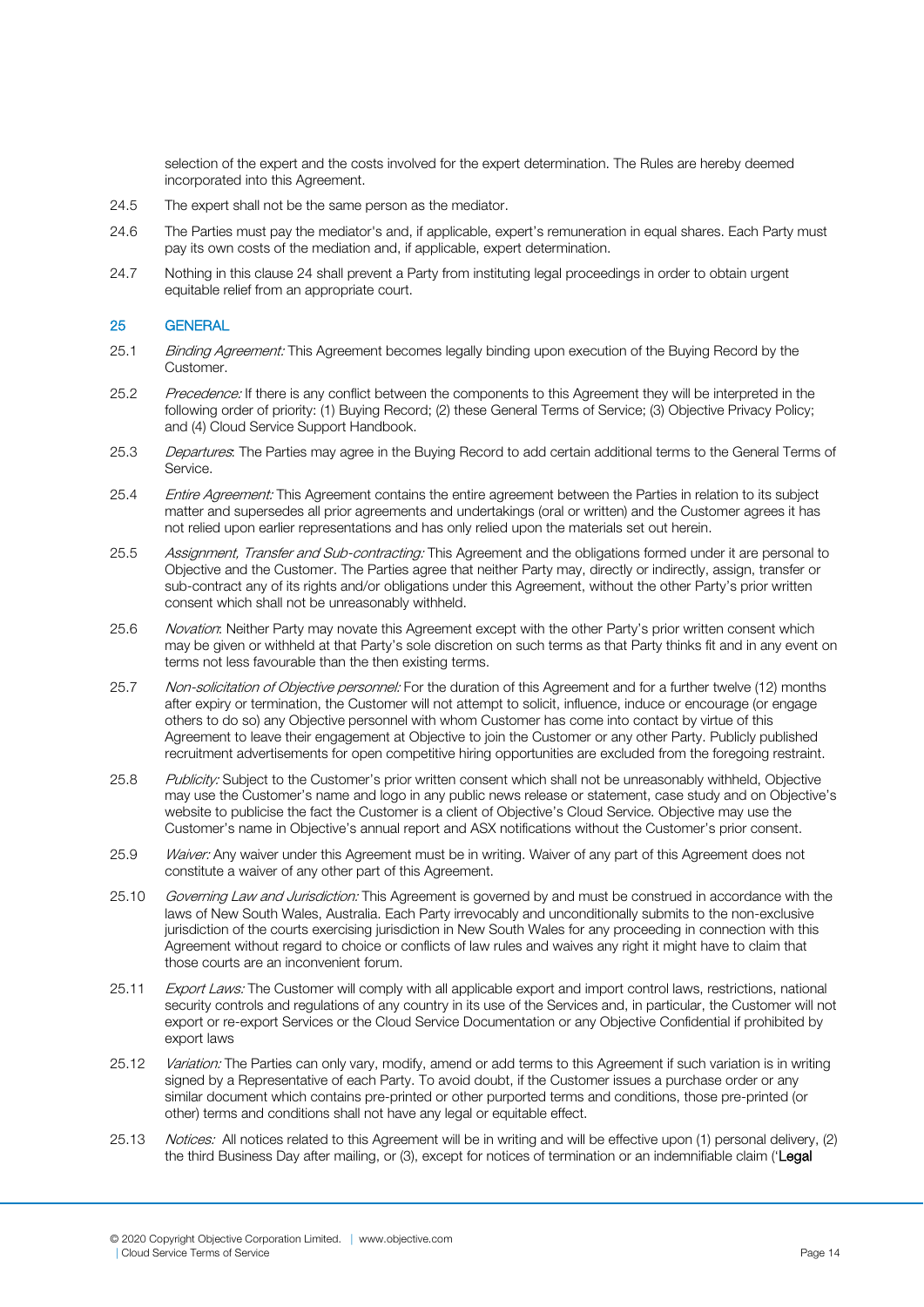Notices'), which shall clearly be identifiable as Legal Notices, the day of sending by email. Billing-related notices to the Customer will be addressed to the relevant billing contact designated by the Customer and all other notices will be addressed to the designated Representative of the Customer.

- 25.14 Relationship: The relationship between the parties is one of independent contractors. Nothing in this Agreement shall be regarded as giving one Party any authority to bind the other to any agreement or purport to act as the agent of the other Party. Each Party covenants and agrees that it shall not represent to any person, or act so as to cause any person to believe, that Party or any of its employees, agents, contractors or officers has or have such an authority to act as the agent of the other Party.
- 25.15 Third-Party Beneficiaries: There are no third-party beneficiaries under this Agreement. The Customer's Users are not third party beneficiaries to the Customer's rights under this Agreement.
- 25.16 Severability: If a provision of this Agreement is invalid, illegal or unenforceable, then that provision to the extent of the invalidity, illegality or unenforceability must be ignored in the interpretation of the Agreement.
- 25.17 Time: Time is not of the essence of this Agreement except in relation to payments of Charges, giving notice relating to automatic renewal, giving notice in relation to infringement of Intellectual Property, and the reduced liability period.
- 25.18 Survival: Clauses relating to Confidential Information and privacy, Intellectual Property, prohibited activities of the Customer, limitation of liability, shortened liability period, payments and dispute resolution have continuing effect and survive termination of this Agreement.
- 25.19 Rights: All rights not expressly granted to the Customer in this Agreement are reserved by Objective.
- 25.20 *Electronic Signatures*: Electronic signatures that comply with applicable law are deemed to be original signatures.
- 25.21 Updating These Terms: Objective reserves a right to update these General Terms of Service from time to time provided that any changes shall not be adverse to the Customer having regard to the Customer's rights under this Agreement and provided further that Objective gives the Customer at least thirty (30) days' prior written notice of the change.
- 25.22 Exclusions: Neither the United Nations Convention on Contracts for the Sale of Goods nor the United States Uniform Computer Information Transactions Act (UCITA) apply to this Agreement, regardless of where the Customer is located.
- 25.23 Anti-Corruption and Anti-Bribery: The Customer agrees that it has not received or been offered any illegal or improper bribe, kickback, payment, gift, or thing of value from any Objective employee or agent in connection with this Agreement. The Parties agree reasonable gifts and entertainment provided in the ordinary course of business are not illegal or improper for the purposes of this clause.
- 25.24 Data Processing Addendum: If the Customer is located in a country whose governing data privacy law is the European Union (EU) General Data Protection Regulation (GDPR) (as it is commonly called) or equivalent legislation, the Customer may determine that it is necessary to incorporate a Data Processing Addendum to this Agreement to comply with that law and enable Objective to process Customer Privacy Material in accordance with clause 11. If the Customer makes that determination then the Parties will enter into Objective's Data Processing Addendum for Software at [www.objective.com](http://www.objective.com/) .

# 26 DEFINITIONS AND INTERPRETATION

- 26.1 **Affiliate** means any entity controlled by, under common control with, or controlling a Party, where "controlled", "control" or "controlling" means the ownership, directly or indirectly, of more than fifty (50) percent of the shares, voting rights or other equity interest in the Party or an affiliated Party.
- 26.2 Application means the specific Objective cloud software solution(s) set out in the Buying Record including any New Releases rolled out over the Term.
- 26.3 Cloud Service Parameters means the Availability Target, User Volume, Environment Volume, Customer Connectivity, Disaster Recovery Service, Hosted Environment, Storage Allocation and level of Support Service.
- 26.4 Availability means the Application is operational in its Hosted Environment in accordance with Cloud Service Documentation, and accessible to the Customer for use by Users via Web Browser over the Internet or as otherwise required for the Cloud Service. For the purposes of this definition "operational" means that Objective tests the Application regularly in accordance with this Agreement to assess Availability by measuring valid responses to each test.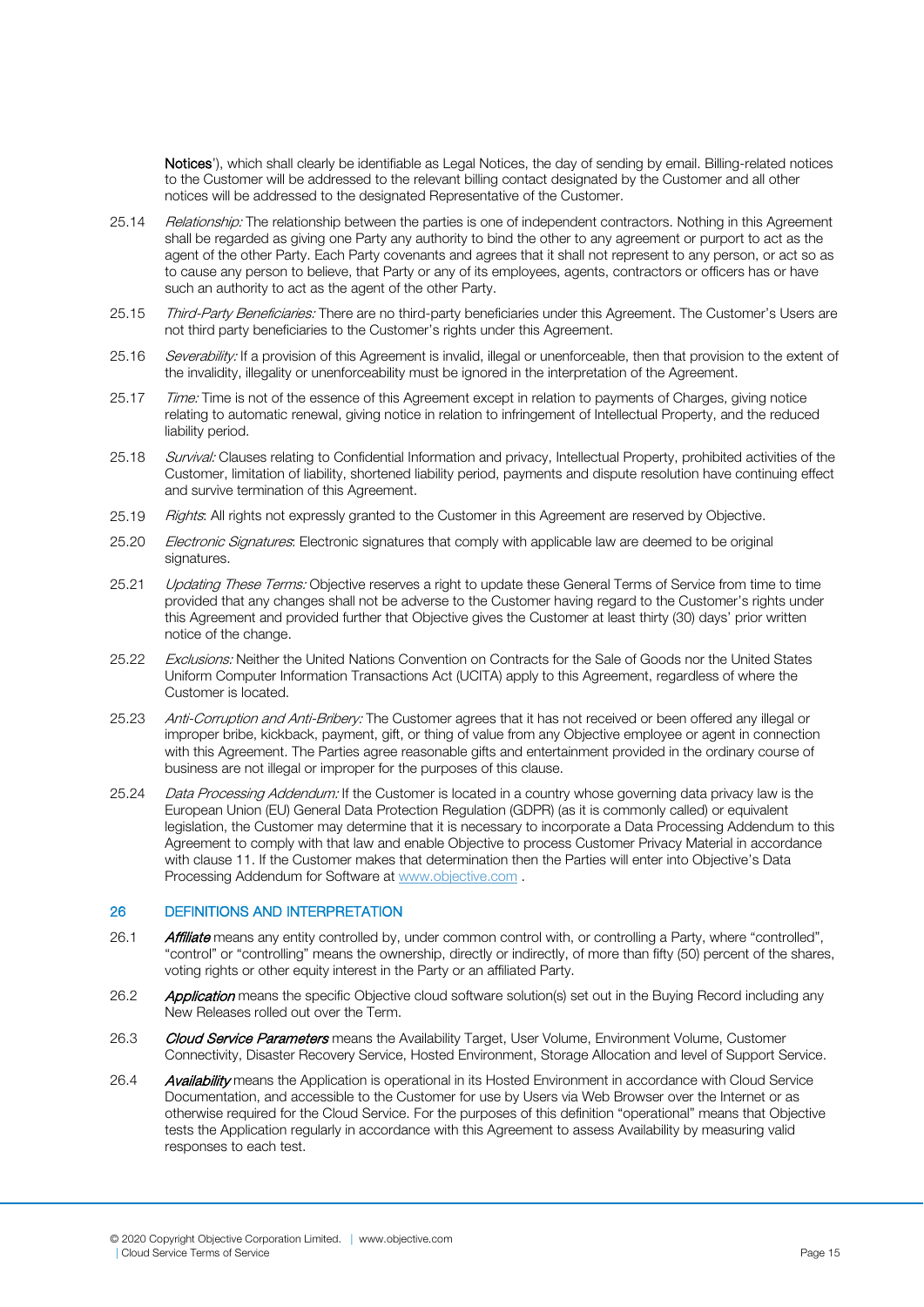- 26.5 Availability Target means the target ratio of Availability calculable each month of the Term expressed as the percentage, as set out in the Buying Record. By way of example, the standard Availability Target may be ninetynine and half (99.5%) percent.
- 26.6 Backup means Objective's machine operation to record a copy of the Application together with all client files, databases and Customer Data excluding cache data.
- 26.7 Backup Success means the machine operation of Backup confirms a successful outcome. To be clear Backup Success does not include a review exercise by Objective consultants to authenticate or otherwise investigate the outcome of the Backup.
- 26.8 Backup Timetable means incremental Backup occurring each Business Day and overwritten every thirty (30) days, and performed after Business Hours, unless otherwise provided in the Buying Record. By way of example, the Backup Timetable may be after 6pm and before 8am on Business Days.
- 26.9 Business Day means any day that is not Saturday, Sunday or a formal public holiday in Australia, the United Kingdom or New Zealand at the location of Objective's office nearest to the Customer's primary location.
- 26.10 Business Hours means the hours between 8 a.m. and 6 p.m on Business Days except as otherwise provided within the Cloud Service Support Handbook.
- 26.11 Buying Record means:
	- (a) if the Customer subscribes by completing an online transaction, the Tax Invoice generated by Objective's online purchase process and any updates to the details of it made through the Online Account from time to time throughout the Cloud Service Period; and
	- (b) if the Customer subscribes by signing a Cloud Order Form, the Cloud Order Form signed by Objective and any updates to it made by written consent of the parties from time to time throughout the Licence Period.
- 26.11 Charges means the prices to be paid by the Customer for Objective's supply of the Cloud Service as set out in the Buying Record.
- 26.12 Cloud Order Form means the document called "Objective Cloud Service Order Form" forming part of this Agreement and signed by authorised signatories of the Parties.
- 26.13 Cloud Service means the particular Objective software-as-a-service subscription solution(s) identified in the Customer's Buying Record, including all updates and new releases, plug-ins adaptors, components, modules programs third party software, interfaces and Objective supplied data.
- 26.14 Cloud Service Documentation means Objective's publicly published material for Users of the Application including release notes.
- 26.15 Cloud Service Support Handbook means the document detailing Objective's supply of support services for the Cloud Service in effect as at the Commencement Date and as otherwise updated in accordance with this Agreement.
- 26.16 Commencement Date means the start date of this Agreement set out in the Buying Record or if no date is shown then the date on which the last party signs the Buying Record.
- 26.17 Confidential Information means all information concerning a Party's business or purpose, including information marked or otherwise designated as confidential, that the discloser treats as confidential or which the recipient knows or ought reasonably to know is confidential, and includes any trade secret, pricing list or fee formula or any information relating to the financial position of a Party. To be clear, it includes as Objective's Confidential Information the Application, including its New Releases, and the Cloud Service Documentation and the Charges and it covers, as Customer's Confidential Information, Customer Data. It does not, however, include any information which is in the public domain other than as a consequence of the breach of an obligation of confidence under this Agreement or owed to any third party.
- 26.18 Currency means Australian dollars unless a different currency is provided in the Buying Record.
- 26.19 Customer means the Party identified as the Customer under this Agreement as set out in the Buying Record.
- 26.20 Customer Connectivity means the connection type to the Hosted Environment from the Customer, accommodated by Objective as set out in the Buying Record. By way of example the Customer Connectivity may be site-to-site VPN.
- 26.21 Customer Data means the electronic material and information generated as content by the Customer's Users in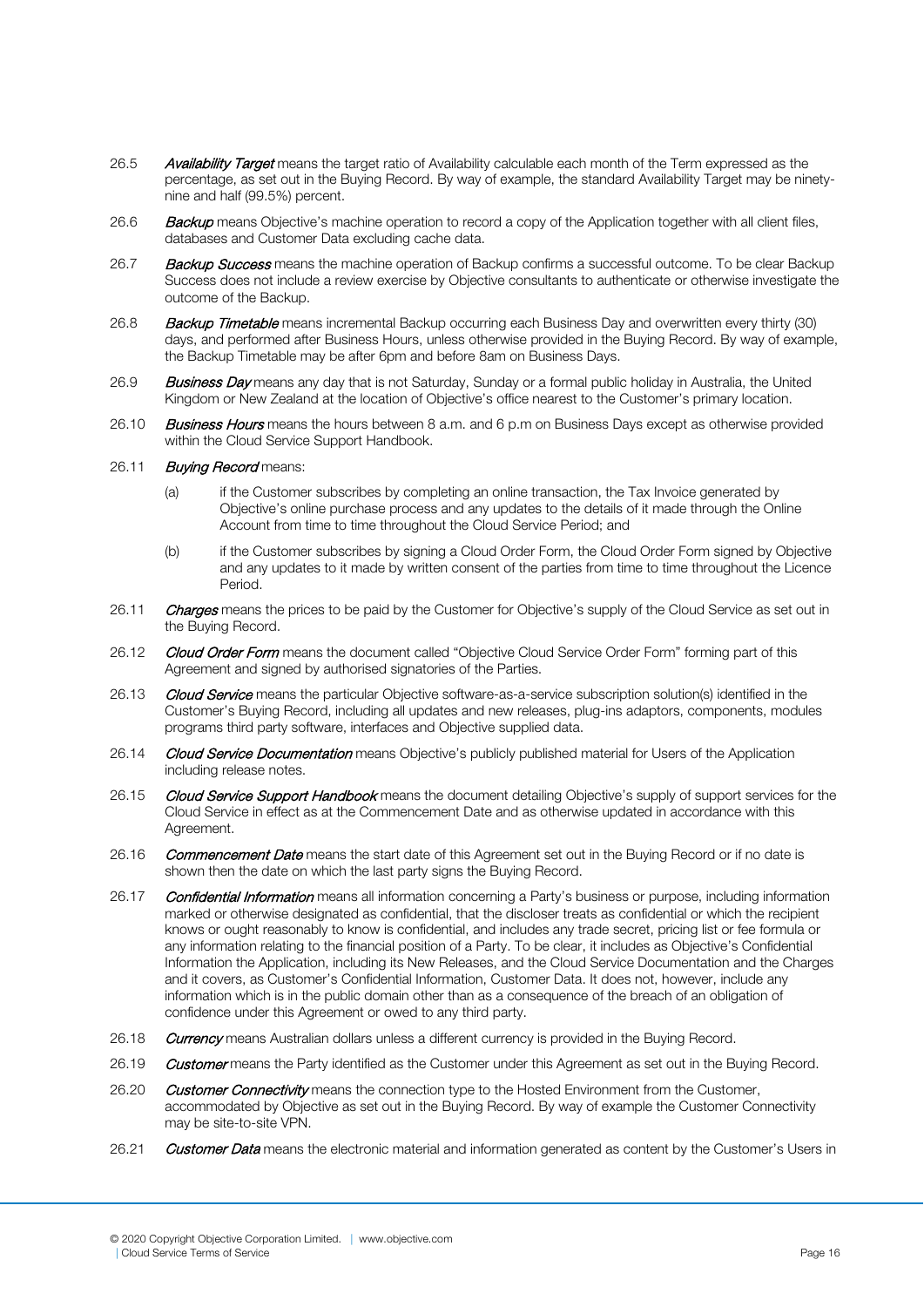the course of accessing and using the Application, including but not limited to text, logos, diagrams, surveys, forms and all other like material.

- 26.22 Customer Data Download means the activity of the Customer to extract, copy or save Customer Data from the Hosted Environment at the end of the Term to information technology systems owned or arranged by the Customer, and may involve downloading .pdfs of Cloud Service outputs, exporting XML versions of Cloud Service outputs, and saving previously uploaded files (including but not limited to logos, images, Word documents and video clips).
- 26.23 Customer Data Retention Period means thirty (30) days following termination of the Agreement.
- 26.24 Customer Data (Support) means the Customer's incident notices and any follow-up and other material submitted to the Support Portal as set out in the Cloud Service Support Handbook.
- 26.25 Disaster means a circumstance in which all or part of the primary data centre only of the Hosted Environment is substantially adversely affected in some way with the result that the Application is reasonably unlikely, in Objective's reasonable opinion, to be Available at that location for a period of time, while the secondary site of the Hosted Environment is unaffected.
- 26.26 Disaster Recovery (commonly referred to by its acronym "DR"), means the processes and actions to cut-over operation of the production instance of the Application from the primary data centre of the Hosted Environment where it has experienced a Disaster, to the secondary data centre of the Hosted Environment as detailed in the Buying Record. Objective's tiers for Disaster Recovery are as follows:
	- (a) Cold (DR-C) means Backups are stored at the secondary data centre for use in the event of a Disaster, along with certain infrastructure which is present but not enabled. Synchronisation between data centres is not in effect. In the event of a Disaster the infrastructure will be enabled and Backups loaded;
	- (b) Warm (DR-W) means Backups are stored at the secondary data centre along with some enabled infrastructure. Partial synchronisation between the data centres is in effect. In the event of a Disaster Backups will be loaded to augment the partial synchronisation;
	- (c) Hot (DR-H) means the primary data centre and the secondary data centre are equivalent. Complete synchronisation is in effect.
- 26.12 Disaster Recovery Test means Objective's planned test to determine if its processes and activities of Disaster Recovery result in successful cut-over from an affected primary data centre of the Hosted Environment to an unaffected secondary data centre.
- 26.13 **Environment Volume** means the maximum number of production and non-production instances of the Application allocated to the Customer as set out in the Buying Record at the Commencement Date, and any further such environment(s) as agreed throughout the Term in accordance with this Agreement.
- 26.14 Exit Service means the closing activities of the Cloud Service undertaken by Objective as detailed in clause 3.
- 26.15 Extended Term means an extension to the Initial Term pursuant to clause 4.2.
- 26.16 Force Majeure means a situation, circumstance or event beyond the control of Objective that directly or indirectly prevents it from complying with any of its obligations under this Agreement including, but not limited to: acts of God (such as, without limitation, fire, weather event, lightning strike, flood, tidal wave, earthquake, storm, cyclone or natural disaster); war hostilities (whether declared or not and including act of foreign enemies, requisition or embargo); civil commotion (including rebellion, revolution or insurrection); contamination by radioactive, toxic, chemical or biological agents; explosion; acts or threats of terrorism, malicious damage or sabotage; action or inaction by a court or government agency or authority, including denial, refusal or failure to grant any permit or authorisation, licence, approval or acknowledgement despite timely best endeavours exercised by Objective to obtain the grant; strikes or any form of civil or labour disturbance which does not solely affect the workforce of Objective; accident; unavailability of materials, utilities or infrastructure, including Internet and phone access; unforeseeable breakdown of any facilities, plant or equipment; and any other event against which Objective could not have reasonably taken precautions.
- 26.17 General Terms of Service means clauses 1 to 27 shown here as may be modified by a Buying Record.
- 26.18 **Hosted Environment** means, as the context requires, (a) the primary centralised location of the Application in a data centre as arranged by Objective, including the Web Servers on to which the Application has been loaded, the system components for Storage and all internal connectivity, up to and including the firewall and routers at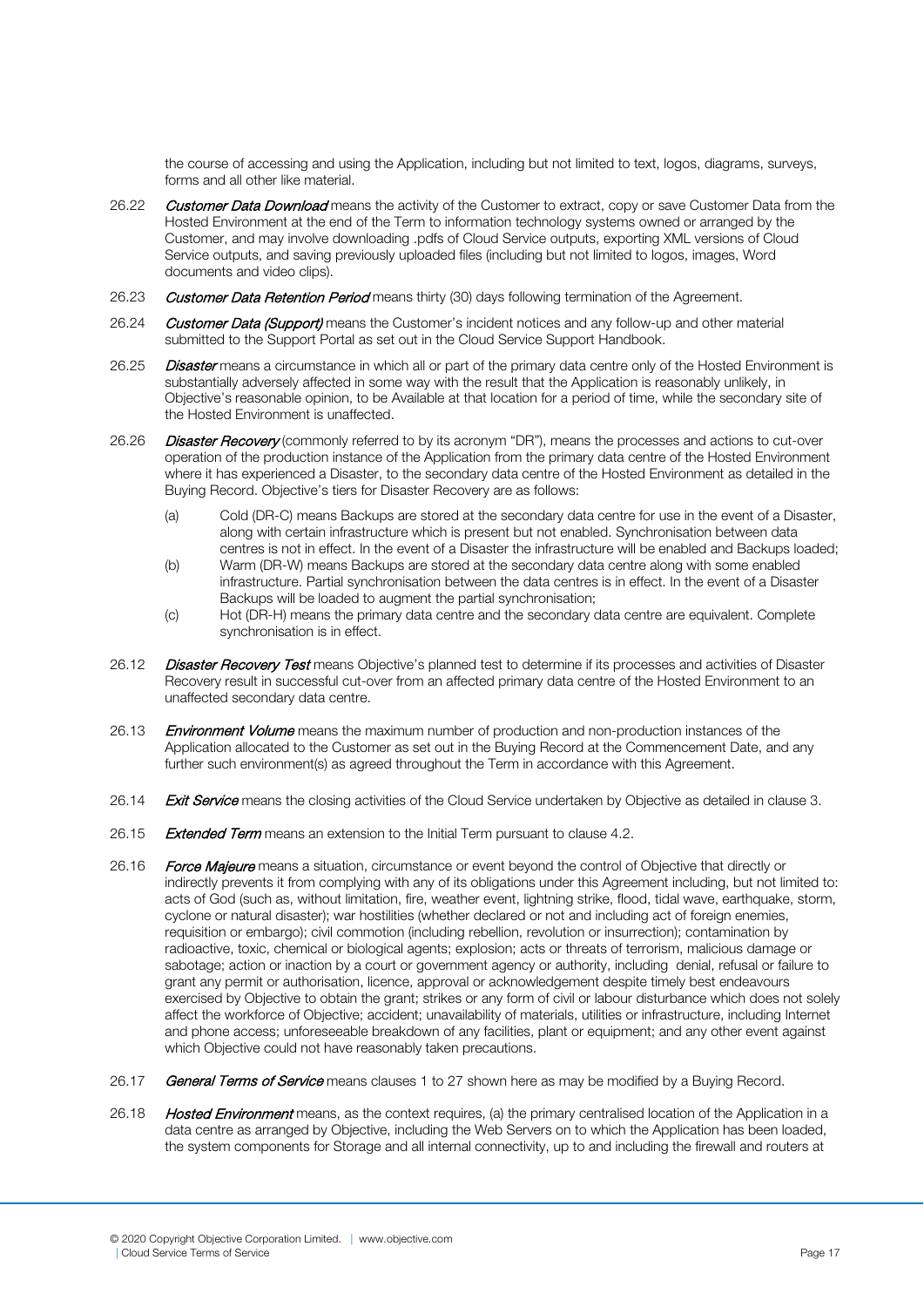the perimeter of the data centre, comprised of a production environment for the Application and a nonproduction environment or environments, as the case may be, as set out in the Buying Record; and (b) a secondary data centre location for Disaster Recovery, up to and including the firewall and routers at its perimeter.

- 26.19 Hosting Services means making the processes and activities by which Objective makes the Application accessible for Customer's Users to use via a Web Browser over the Internet from the Hosted Environment.
- 26.20 Information Security Incident means an event or circumstance where the security of information used in the Cloud Service is compromised in any manner, including by suspicious emails with attachments or links; compromise or corruption of digital material; unauthorised access or intrusion into the Hosted Environment; intentional or accidental introduction of Viruses to the Hosted Environment; denial of service attacks; hacking of a computer, phone, tablet or other device; phishing; phone or other device tapping; suspicious network activity; lost or damaged computer, phone, tablet or other devices; data spills; and unauthorised copying of digital material.
- 26.21 **Initial Term** means the minimum period during which the Cloud Service is to be supplied under this Agreement as set out in the Buying Record.
- 26.22 Intellectual Property means any industrial or intellectual proprietary rights under statute or at common law or equity which now exist or may exist in the future in any country, including but not limited to copyright, design, trademarks, patents, semi-conductor or circuit layout rights, trade secrets, business names, domain names, social media, blog and other internet titles, Confidential Information, and any application for any of the rights referred to above. Intellectual Property subsists in all of Objective's documents and other materials including software code, whether source or object, application interfaces, routines and related programming and design language, instructions, methods, techniques, links and templates, manuals, document, diagrams and images including virtualised images of software, howsoever stored, including on USB stick or other portable device.
- 26.23 **Internet** means the global system of interconnected computer networks as the term is commonly understood.
- 26.24 Law means all local, state, federal and international laws and requlations which may apply to the Agreement or any right or obligation pursuant to it.
- 26.25 **Monitoring** means checking the functionality of the Application, checking the operation of the Hosted Environment, checking for the presence of Viruses and Information Security Incidents, checking the Customer's use of the Storage Allocation and sending tests to determine Availability.
- 26.26 Maintenance (Scheduled) means maintenance work undertaken by Objective according to a known timetable during which Objective takes the Application offline, to preserve and rectify: (1) part or parts of the Hosted Environment; (2) part of parts of the Application; or (3) the operation of the Application in the Hosted Environment and the operation of the Hosted Environment itself.
- 26.27 Maintenance (Emergency) means urgent maintenance work undertaken by Objective as required during which Objective takes the Application offline, to preserve and rectify: (1) part or parts of the Hosted Environment; (2) part of parts of the Application; or (3) the operation of the Application in the Hosted Environment and the operation of the Hosted Environment itself.
- 26.28 New Release means a new version of the Application or a modification to the Application.
- 26.29 **Objective Privacy Policy** means the privacy policy of Objective published at [www.objective.com/privacy](http://www.objective.com/privacy)
- 26.30 Onboarding Project means the initial professional services project by which Objective configures the Application for the Customer and provides training and, if applicable, data migration and integration. To be clear the Onboarding Project is separate from the Cloud Service and will be separately addressed in a professional services contract.
- 26.31 Objective means the Objective entity identified on the Buying Record but if no such entity is shown then Objective Corporation Limited ABN 16 050 539 350 of Level 30, 177 Pacific Highway, North Sydney, 2060, New South Wales, Australia.
- 26.32 Party means a party to this Agreement, being the Customer or Objective, as the context requires.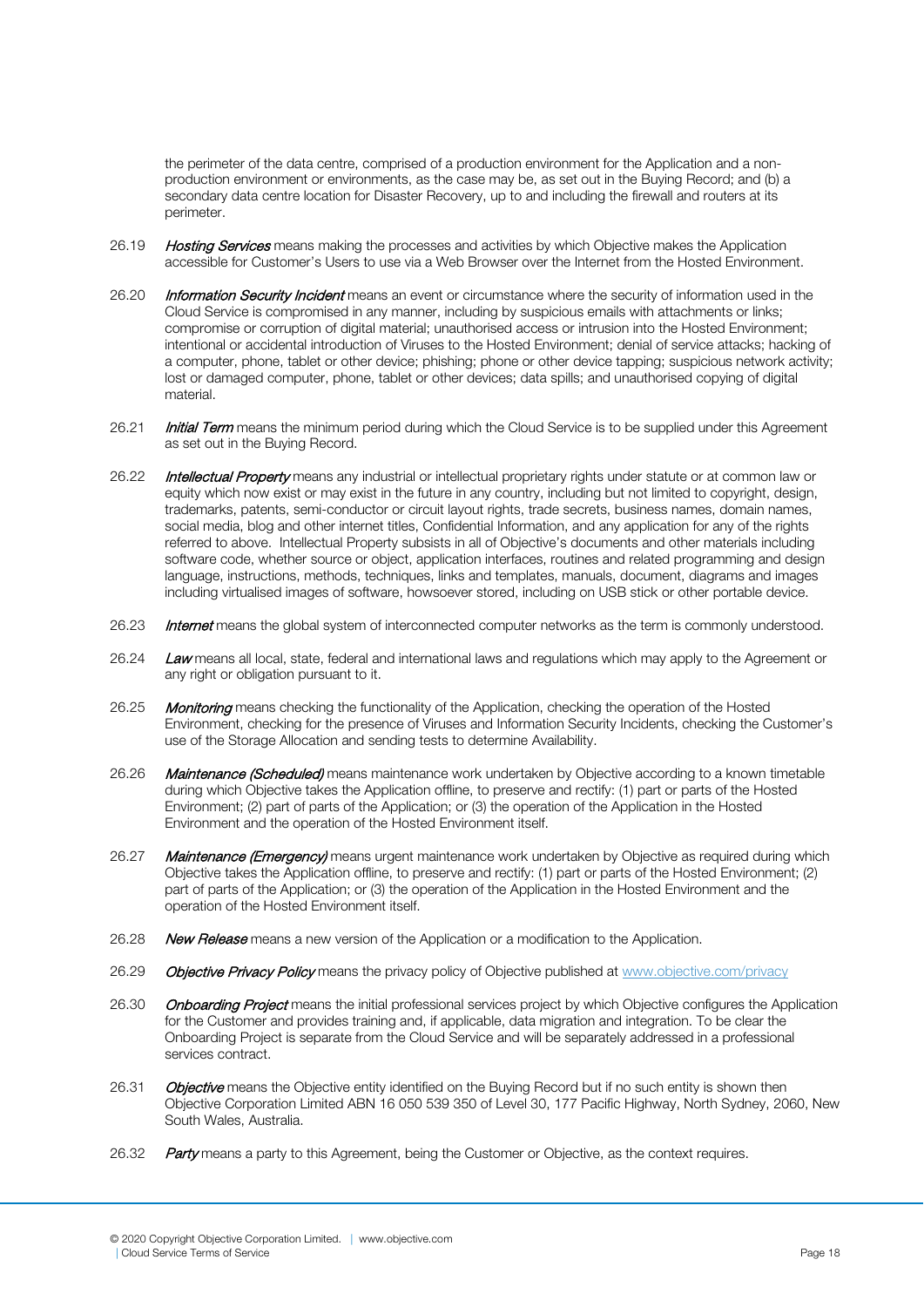- 26.33 Permissible Downtime. Means any or all of the following:
	- (a) Any period for Maintenance (Scheduled);
	- (b) Any period approved by the Customer in writing or mutually agreed with Objective;
	- (c) Any period arising from an event of Force Majeure.
- 26.34 **Regulator** means any government agency having regulatory or supervisory functions regarding the Customer's business or operations or in relation to the Customer's access to and use of the Cloud Service.
- 26.35 Representative means a director, officer, employee, agent or sub-contractor of a Party.
- 26.36 Storage means the disc space in the Hosted Environment allocated to the Application and multiple files and Customer Data.
- 26.37 Storage Allocation means the quantity of disc space in the Hosted Environment allocated to the Customer's subscription to the Cloud Service.
- 26.38 Support Centre means Objective's help desk staffed by skilled consultants providing email and telephone support to Support Contacts.
- 26.39 Support Contact means a subset of Users, being those specific Customer representatives, whether employees, contractors or agents or a third-party entity, who are authorised by the Customer to access and use the Support Service.
- 26.40 Support Hours means the hours of Objective consultant support for the Support Service as set out in the Cloud Service Support Handbook, unless otherwise provided in the Buying Record. By way of example, standard Support Hours are Business Hours i.e 8am to 6pm.
- 26.41 Support Portal means Objective's common online application and environment, accessible via the Web, into which Objective and Support Contacts may submit incident notices, and otherwise participate in incident management. The Support Portal is located separately from the Hosted Environment and does not form part of the Hosted Environment.
- 26.42 Support Service means the activities to support the Cloud Service as set out in the Cloud Service Support Handbook, unless otherwise agreed in the Buying Record.
- 26.43 Tax means any GST, VAT, sales, use, withholding, property, excise, service or other tax.
- 26.44 Tax Invoice has the meaning given under the Australian A New Tax System (Goods and Services Tax) Act (1999) or equivalent legislation in the United Kingdom or new Zealand for Customers located in either of those jurisdictions.
- 26.45 Term means, as the context requires, the Initial Term and any Extended Term(s) arising after the Initial Term pursuant to clause 4 or shorter period in the event of earlier termination pursuant to clause 23.
- 26.46 Training means the activities of Objective to teach and instruct the correct use of the Application.
- 26.47 Upgrade means the activity undertaken by Objective of implementing a New Release of the Application or making changes to the Hosted Environment.
- 26.48 **URL** means a Web address being a reference to digital resources located on Web Servers on pages. For the purpose of this Agreement, the URL is the address, and any alternative back-up address, of the Website.
- 26.49 User means an individual who is an employee, officer, agent or delegate of the Customer who the Customer has permitted to use the Application as contemplated in this Agreement. To be clear, external financial and tax advisors and external legal advisors invited by the Customer to use the Cloud Service will be "Users" of the Customer for the purpose of this Agreement.
- 26.50 User Volume means the maximum number of Users permitted to be allocated by Customer, as set out in the Buying Record at the Commencement Date and as otherwise agreed throughout the Term in accordance with this Agreement.
- 26.51 Virus means any malicious code affecting a computer, tablet or mobile telephone or other device operable over the Internet and includes but is not limited to adware, spyware, Trojan horses and worms and other malicious code, whether or not it replicates itself, which has the effect of interrupting, diminishing, altering or stopping the operation of the Application in the Hosted Environment.